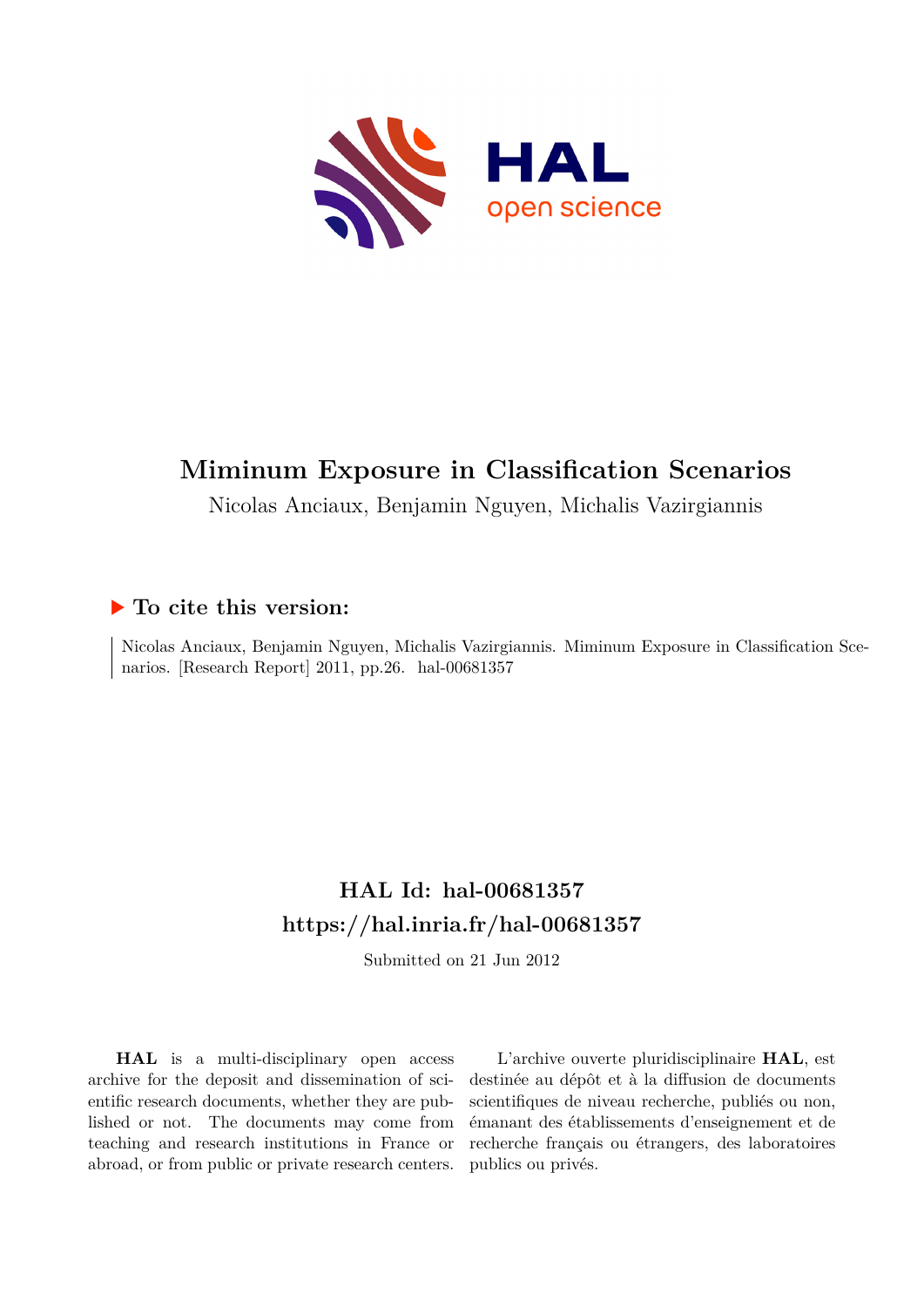## **Miminum Exposure in Classification Scenarios**

Nicolas Anciaux\*,\*\* \*INRIA Paris-Rocquencourt Domaine de Voluceau Bat. 9, SMIS team 78153 Le Chesnay, France +33 1 39 63 56 35

Nicolas.Anciaux@inria.fr

Benjamin Nguyen\*,\*\* \*\*Université de Versailles St-Quentin- En-Yvelines (UVSQ) 45, Avenue des Etats-Unis 78035 Versailles, France +33 1 39 25 40 48

benjamin.nguyen@uvsq.fr

Michalis Vazirgiannis\*\*\* \*\*\*Athens U. of Economics & Business Patision Street, Athens, Greece and LIX, Ecole Polytechnique, 91128, Palaiseau, France +30 210 8203 519

mvazirg@aueb.gr

## **ABSTRACT**

Personal information about applicants is often requested by service providers to be used as an input of a classification process establishing the specific situation of each applicant. This is a prerequisite for the service provider to make an appropriate offer to the applicant. For example, the rate and duration of personal loans are usually adapted depending on the risk based on the income, the assets or past lines of credits of the borrower. In the eyes of privacy laws and directives, the set of exposed documents collected to achieve a service must be restricted to the minimum necessary. This *Limited Data Collection* principle reduces the impact of data breaches both in the interest of service providers and customers. In this article, we show that in practice, the data collected traditionally is excessive. We propose a new approach that we call *Minimum Exposure*, where the minimum set of documents required can be computed on the user's side. We formalize the underlying problem and show it is NP hard. We propose algorithms to compute a solution and validate them with experiments. The *Minimum Exposure* approach leads to a very significant reduction of the quantity of personal information exposed, therefore leading to important privacy gains for the applicant and large scale savings for service providers in the event of data breaches.

## **1. INTRODUCTION**

A massive digitalization of personal information is currently underway. Individuals are receiving an ever increasing amount of important documents in digital form (financial, professional, medical, relative to insurance, administrative, linked to daily consumption, etc.), issued by their employers, banks, insurances companies, civil authorities, hospitals, schools, ISP, telcos, etc.

In parallel, secured online personal stores are emerging, like Adminium<sup>1</sup> or Securibox<sup>2</sup>. The domain of the personal cloud is flourishing, and a recent report forecasts a \$12 billion market<sup>3</sup>. Alternative offers propose storage facilities on the user's side with extended privacy controls, like for example Plug servers<sup>4</sup>, Personal Data Servers [6], Nori<sup>5</sup>, or Personal Data Ecosystem<sup>6</sup>. This thriving market

1

<sup>1</sup> See http://www.adminium.fr/

<sup>2</sup> See http://www.securibox.fr/

<sup>&</sup>lt;sup>3</sup> The Personal Cloud: Transforming Personal Computing, Mobile, And Web Markets, Frank Gillett, a Forrester report, June 2011.

<sup>4</sup> See http://freedomboxfoundation.org/

<sup>5</sup> See http://www.projectnori.org/

<sup>6</sup> See http://personaldataecosystem.org/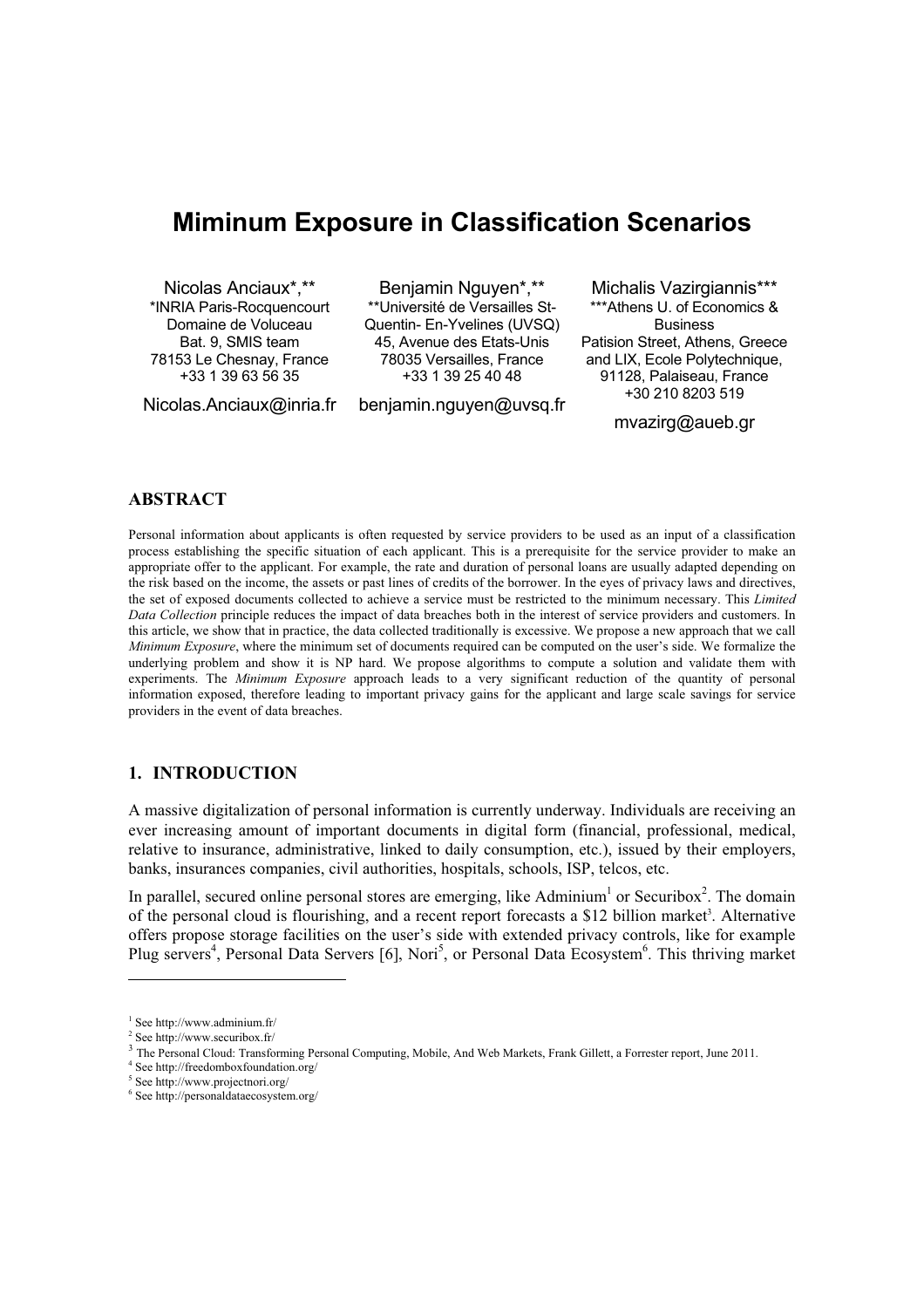attests a reality: official documents are continuously accumulated and treasured by their owner. The reason is simple: legal obligations require them to be kept (e.g., 1 year for bank statements) and these documents are used as evidence when performing subsequent administrative tasks (e.g., paying taxes) or applying to services (e.g., applying for a loan).

Indeed, many services are calibrated to adapt to the particular situation of each applicant. For example, the characteristics of a personal loan (rate, duration, insurance fee…) are defined according to proofs of income, employment, title deeds, personal references, forms of collateral, medical records, past lines of credits, etc. To cite other examples, contracting an insurance (health, car, job protection, etc.), social assistance or tax refund, also require providing evidence of one's specific situation.

Although privacy intrusive, the necessity of evaluating the particular situation of an applicant is unquestionable and is in the interest of both the service provider and the customer. However, the requested set of documents must be restricted to the minimum required to take the correct decision. First, the reason is to protect the privacy of the applicant. Privacy legislations and directives worldwide enacted the *Limited Data Collection* (*LDC*) principle to this end: this principle states that organizations should only collect the personal data strictly required to achieve a goal the user consents to [17], [31], [36]. The second reason is to limit the cost of information leakage. Indeed, all too often personal data ends up being disclosed by negligence or hack. Since the beginning of 2011, the Open Security Foundation<sup>7</sup> has already reported 322 data loss incidents affecting 126 millions records. The Privacy Rights Clearinghouse<sup>8</sup> has tracked 275 data breaches with a total of more than 20 million records involved. This is not only a serious privacy incident, but also a potential financial disaster for the companies in charge of the data. A recent study [33] estimates the cost of data breaches for US companies at an average \$7.2million per incident and it has kept increasing since 2006. In addition, The New York Times reports that 90% of companies have experienced at least one data breach last year<sup>9</sup>. Moreover, data breach laws have been adopted in many countries<sup>10</sup>. They compel companies to notify data owners in the event of data breaches, assist the victims in minimizing the impact of the data leak (e.g., canceling their credit card if the number has been disclosed) and often incur financial compensations. Security companies have created online breach cost calculators<sup>11</sup> to draw attention to this phenomenon: the more data exposed, the greater the cost in the event of a data breach.

The target of this paper is precisely to restrict the set of documents to expose to third parties to a minimum subset, in accordance with the *LDC* principle. Existing works have already transposed this legal principle to data management systems. Hippocratic databases maintain the set of attributes that are required for each purpose [3]. However, this solution assumes that the data useful and useless to reach a given purpose can be distinguished *a priori* (at collection time). This assumption holds for simple cases, e.g., when ordering online, the address of the customer is mandatory to deliver the purchased items. However, it does not hold in many cases. What data is useful to come

-

<sup>7</sup> See http://www.datalossdb.org/

<sup>8</sup> See http://www.privacyrights.org/

<sup>9</sup> The New York Times BITS. June 22, 2011. By Riva Richmond. Security Professionals Say Network Breaches Are Rampant.

<sup>10</sup> In EU (European Parliament legislative resolution, 6 May 2009), in 46 states in US (http://www.ncsl.org/issuesresearch/telecommunications-information-technology/security-breach-notification-laws.aspx), etc.

<sup>&</sup>lt;sup>11</sup> See http://databreachcalculator.com.sapin.arvixe.com/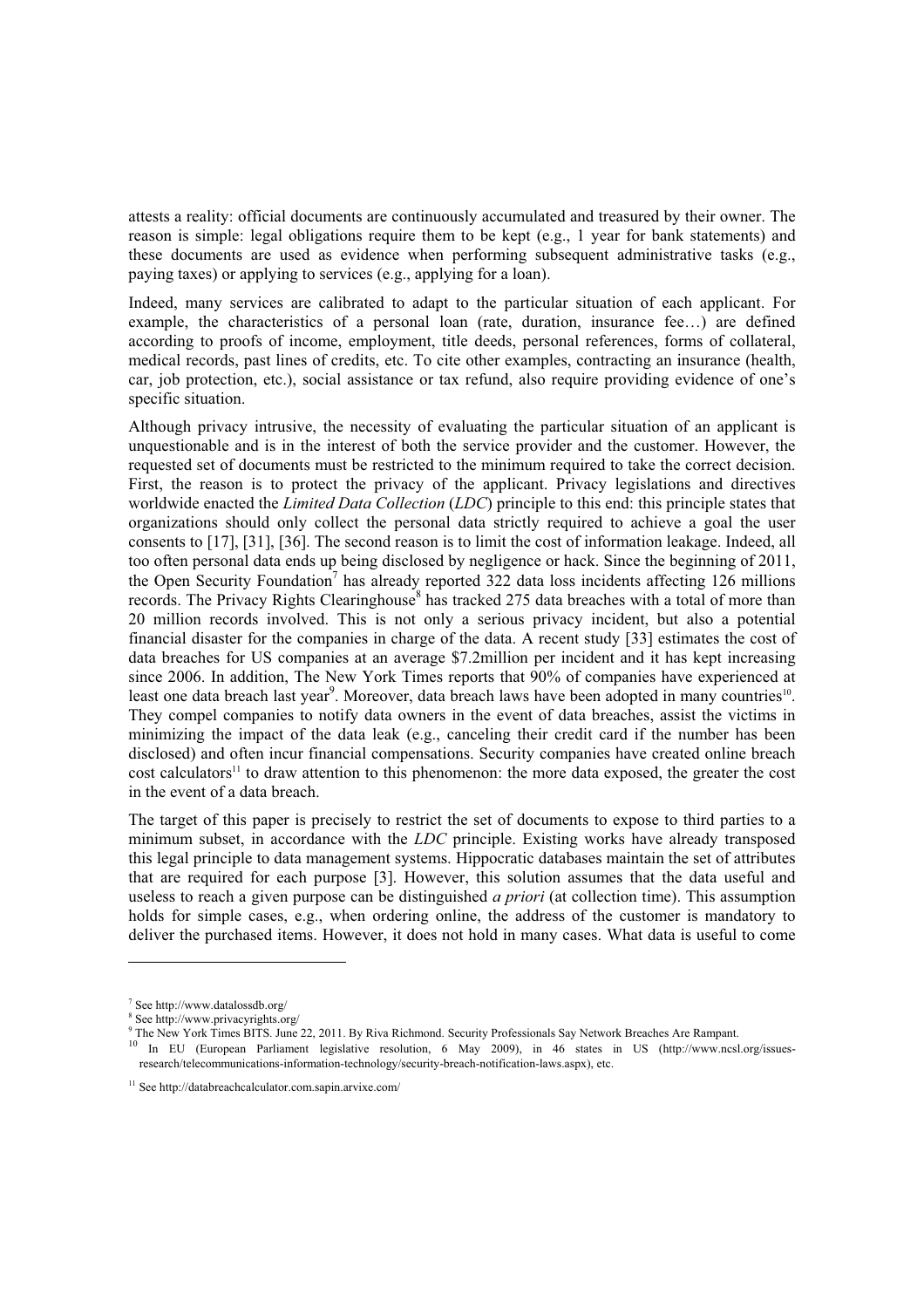to the decision of lowering the rate of the loan proposed to a user? Not only does the information harvesting depend on the purpose, it also depends on the data itself. Consider a reduction of rate based on either the salary or the assets of an individual. Revealing her income of *\$30.000* if her age is below *25* may be enough. But an income of *\$50.000* would suffice, regardless of age. Maybe *both* the income and age values are useless if sufficient assets (e.g., greater than *\$100.000*) can be justified. For a user with values  $u_1$ =[*income=\$35.000*,  $age=21$ ,  $assets=$10.000$ ] the minimum data set would be [*income*, *age*]. For a user with  $u_2$ =[*income*=\$40.000, *age*=35, *assets*=\$250.000] it would be [*assets*]. Hence, the bank cannot specify a minimum set of attributes needed to make its decision since this decision depends on looking at the entire attributes available. Therefore, fixing the data to be collected *a priori* inevitably leads to over-estimating the data to be collected, so as to cover all the information which *may turn out to be of use* at some point in the decision process.

This illustrates what we call the *limited data collection paradox* expressed as follows: *third parties require users to reveal data in order to determine whether this data is required to achieve the expected purpose*. To the best of our knowledge, all the existing techniques implementing *LDC* do not escape falling into this paradox. We further position our work with respect to previous studies in Section 6.

In this paper, we propose a strategy to strictly comply with the *LDC* principle, while alleviating the paradox and solving the above problems. Our solution is based on a novel concept, that we call *Minimum Exposure* which is a reverse implementation of the traditional *LDC* strategy, where individuals are given enough knowledge to determine on their side the minimum set of data to expose to achieve the expected service with maximum benefit.

Our contribution is threefold. First, we formalize the *Minimum Exposure* optimization problem. Second, we study the complexity of the problem, prove it is NP-Hard and discuss approximation algorithms. Third, we validate our proposal with experiments illustrating important reductions of the information to be exposed.

The paper is organized as follows. Section 2 gives the general scenario, and presents a running example used along the paper. In Section 3, we state the *Minimum Exposure* optimization problem, prove it is NP-Hard and study its complexity. Several algorithms are introduced in Section 4, and validated in Section 5. Section 6 discusses the related work and Section 7 concludes the paper.

## **2. SCENARIO FOR MINIMUM EXPOSURE**

## **2.1 General Scenario**

We consider the general scenario depicted in Figure 1 which involves three main parties: Data Producers, Users, and Service Providers. **Data Producers** act as data sources. They include for example banks, employers, hospitals, or administrations. The information they deliver to users has an official value and is signed to prove integrity and origin (e.g., salary forms, bank records history, tax receipts, etc.). **Users** store the documents they receive in their personal digital spaces. We make here no hypothesis on users' personal space, which could be their own PC, cloud storage, secure personal devices, etc. **Service Providers** may include banks or insurances companies, but also public welfares or administrations. They propose customized services like bank loans, health insurance, social benefits, etc.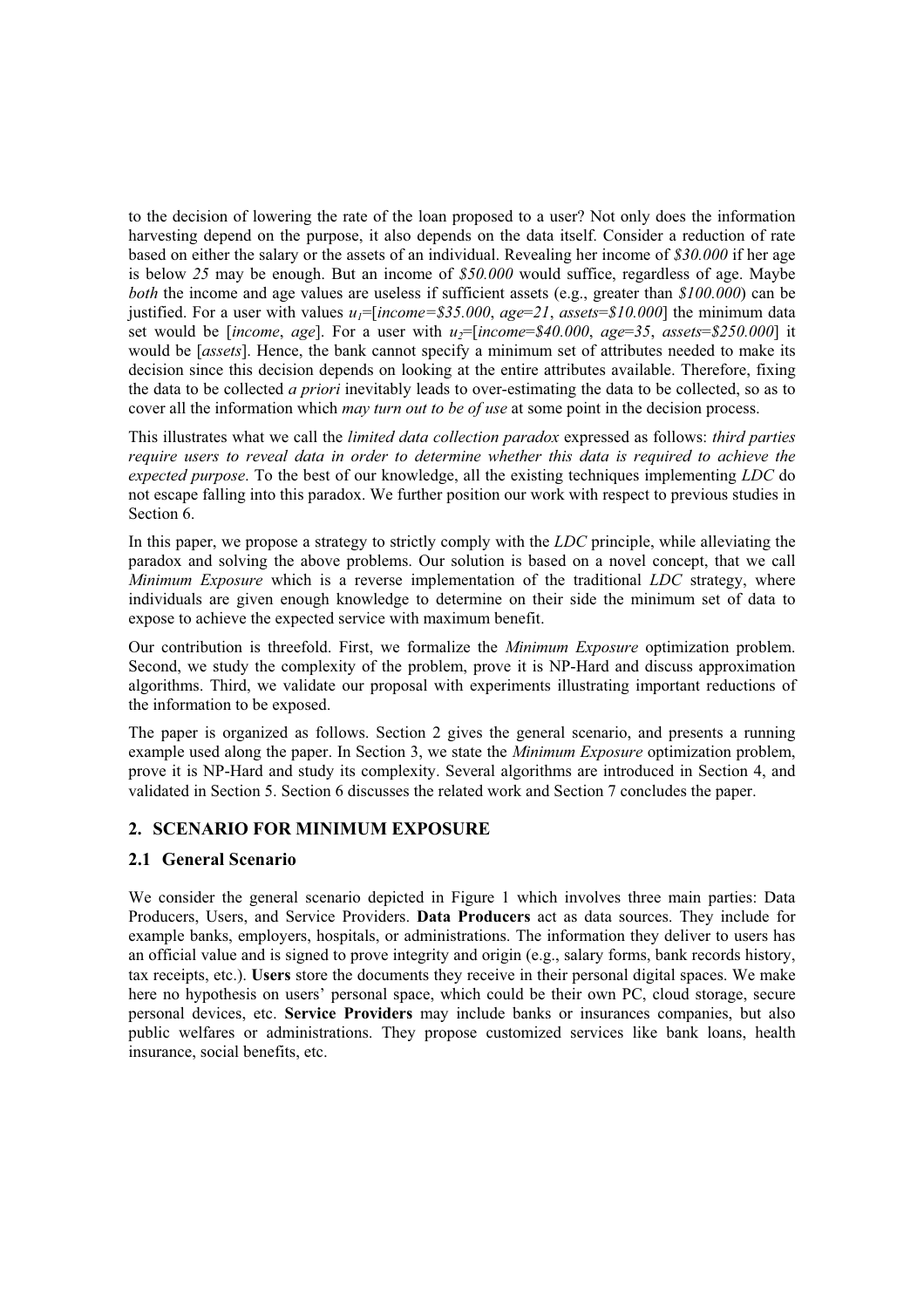We call *Minimum Exposure* (*ME*) the process which identifies the minimum subset of documents produced by Data Producers to be exposed by a User to a Service Provider to trigger the desired service with the (set of) advantage(s) she can (and wants) to obtain. *ME* requires confronting (1) the set of documents owned by the user, with (2) the advantages, associated with *collection rules* describing the information requested by the service provider.



**Figure 1. General architecture enabling Minimum Exposure.** 

The execution of *ME* must take place on the user's side or on any third party trusted by the user, to escape the *LDC* paradox: indeed, the system in charge of running *ME* –including the service provider itself– would need to collect more documents than the minimum subset computed by *ME*.

The general scenario is thus as follows. When a user wants to obtain a service, she (1) downloads collection rules published by the service provider, (2) computes locally the advantages she can obtain based on the documents she owns, (3) selects among the advantages the ones she desires to obtain, (4) uses *ME* to compute the minimum set of documents to expose to obtain the service with the selected advantages, (5) exposes these documents to the service provider, where their integrity and origin are checked.

## **2.2 Setting**

## *2.2.1 Collection Rules*

The collection rules describe the information required by the service provider and the advantages associated with it. Collection rules must (i) be expressive enough to successfully reflect the decision making process of the service provider. Indeed, decision making rules are complex in practice, e.g., loans are granted based on decision trees, SVM or neural networks [16]. Collection rules must also (ii) be comprehensible by humans (end users have to check their appropriateness). Note that comprehensibility and justifiability are often required by law, for e.g., credit scoring and computeraided medical diagnosis [23]. Rules extraction tools have been designed to obtain comprehensive rules (e.g., modeled as decision trees) from "black box" decision making models like SVM or neural networks [10].

In this paper, we consider that collection rules are modeled using disjunctions of conjunctions of constraints on attribute-value pairs. This is a comprehensible rule-based model, which is sufficiently expressive since it covers the widely used decision tree model [26].

For example, an organization offering loans, e.g., grant *Non Interest Loans* (NILo) to families and young students, could articulate this with the following rule: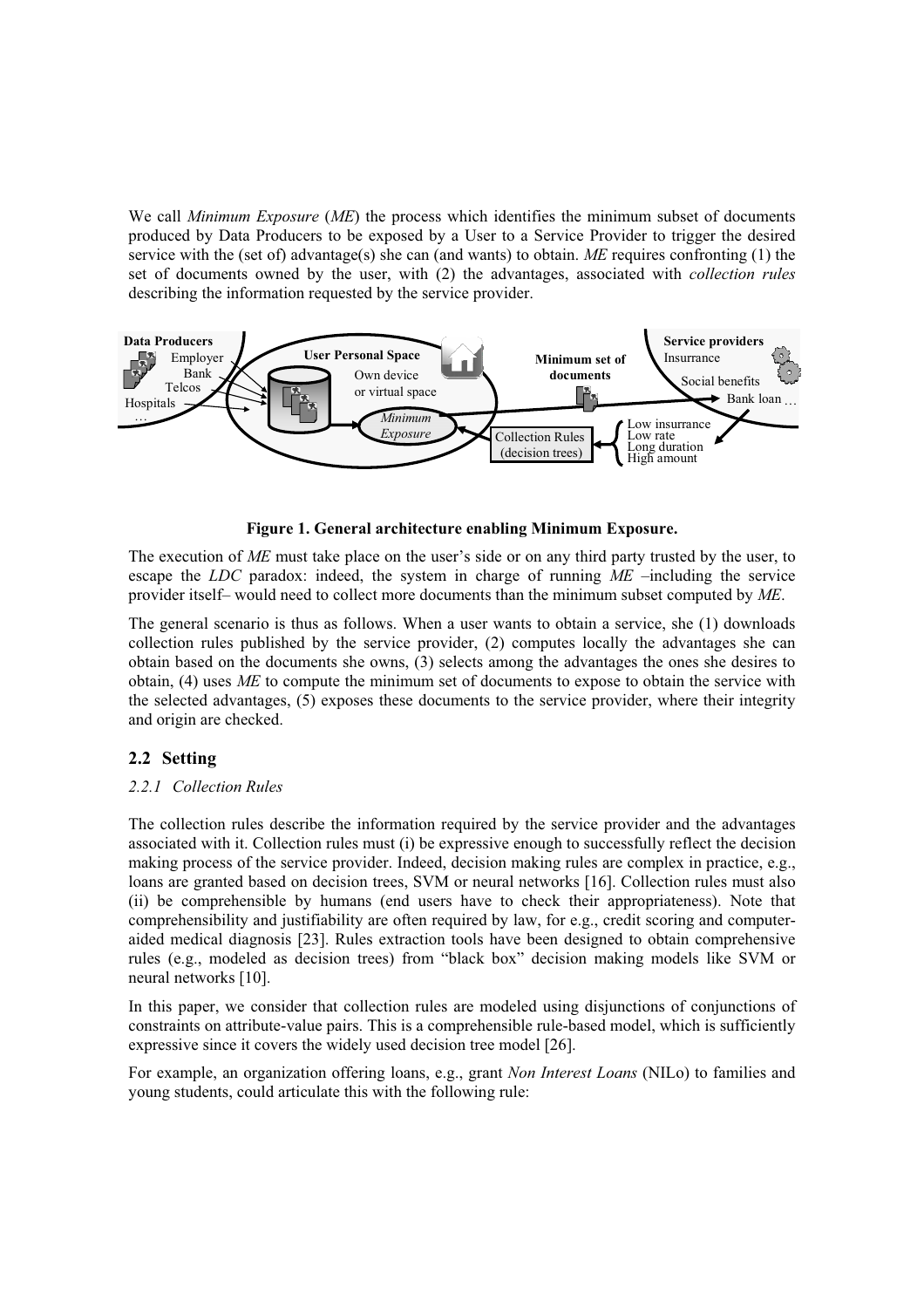#### *NILo:* (*married=true*  $\land$  *children>0*)  $\lor$  (*age* < 30  $\land$  *Edu* = '*Univ*')

We assume that no-one can force users to transmit documents. The only penalty is to prevent them from obtaining advantages. Therefore, rules must be *positive*, in the sense that it is beneficial for a user to trigger them. This is not a limitation of the model since rules leading to constraints that prevent the grant of services (called *negative* rules) can be constructed by integrating the negation of the rule into the collection rule set. For example, if the *NILo* mentioned above is *not* granted to people with a police record (*police record='YES'* $\Rightarrow \neg NILo$ ), the rule can be written:

*NILo:* (*married=true*  $\land$  *children* $>0 \land$  *police record='NO'*)  $\lor$  (*age* $\lt 30 \land$  *Edu='Univ'*  $\land$ *police\_record='NO'*)

#### *2.2.2 Users Documents*

The granularity at which data is produced and signed by the data producers has a strong impact on the quality of the result of the *ME* process. In general, each official document is transmitted and signed as a *whole document*. The *ME* algorithm will then view each document as a set of inseparable (attribute, value) pairs, that would all be exposed –or not– to a service provider.

If documents are signed at a finer granularity by data producers, the *ME* algorithm can process (attribute, value) pairs separately, and expose the value of a given attribute, e.g., the annual income, without revealing the whole official document, e.g., the income tax receipt, containing this value. Although users' documents are currently signed as a whole (in today's applications there is no need for finer granularity), there is no technical difficulty to sign (attribute, value) pairs separately, avoiding artificial complexity. In this paper, we focus on signed (attribute, value) pairs.

To go further, data producers could even sign expressions of the form *attribute*  $\theta$  *value*,  $\theta$  being the comparator  $\leq, \leq, \neq, \geq, \text{ or } \geq$ . The *ME* algorithm could thus manipulate *attribute*  $\theta$  *value* triples and avoid exposing the precise values of each attribute. The approach we propose when considering signed (attribute, value) pairs can be extended to such a context (see Appendix A).

## *2.2.3 Metrics to Evaluate the Degree of Exposure*

The minimization of the set of documents resulting from the application of the *ME* algorithm can be appreciated in terms of reduction of the data exposed, harmful to both user (in terms of privacy) and service provider (in terms of financial cost).

We consider on the one hand that the privacy harm associated with a dataset is proportional to the usefulness of that dataset, and on the other hand that the cost of a data breach for service providers is directly proportional to its exposure. The financial cost for service providers is determined by two dominant factors [33]. First, the *ex-post response* represents 20% of the cost. It includes the actions taken by the company to provide assistance to the victims in the necessary procedures conducted to minimize the harm: the greater the exposure, the greater the harm. Second, *lost business* (50% of data breach cost) is the direct consequence of the negative publicity associated with the data breach incident headings: the greater the exposure, the worse the publicity. These components of the breach costs are tightly linked with information loss, and as such are captured by the metric we have chosen.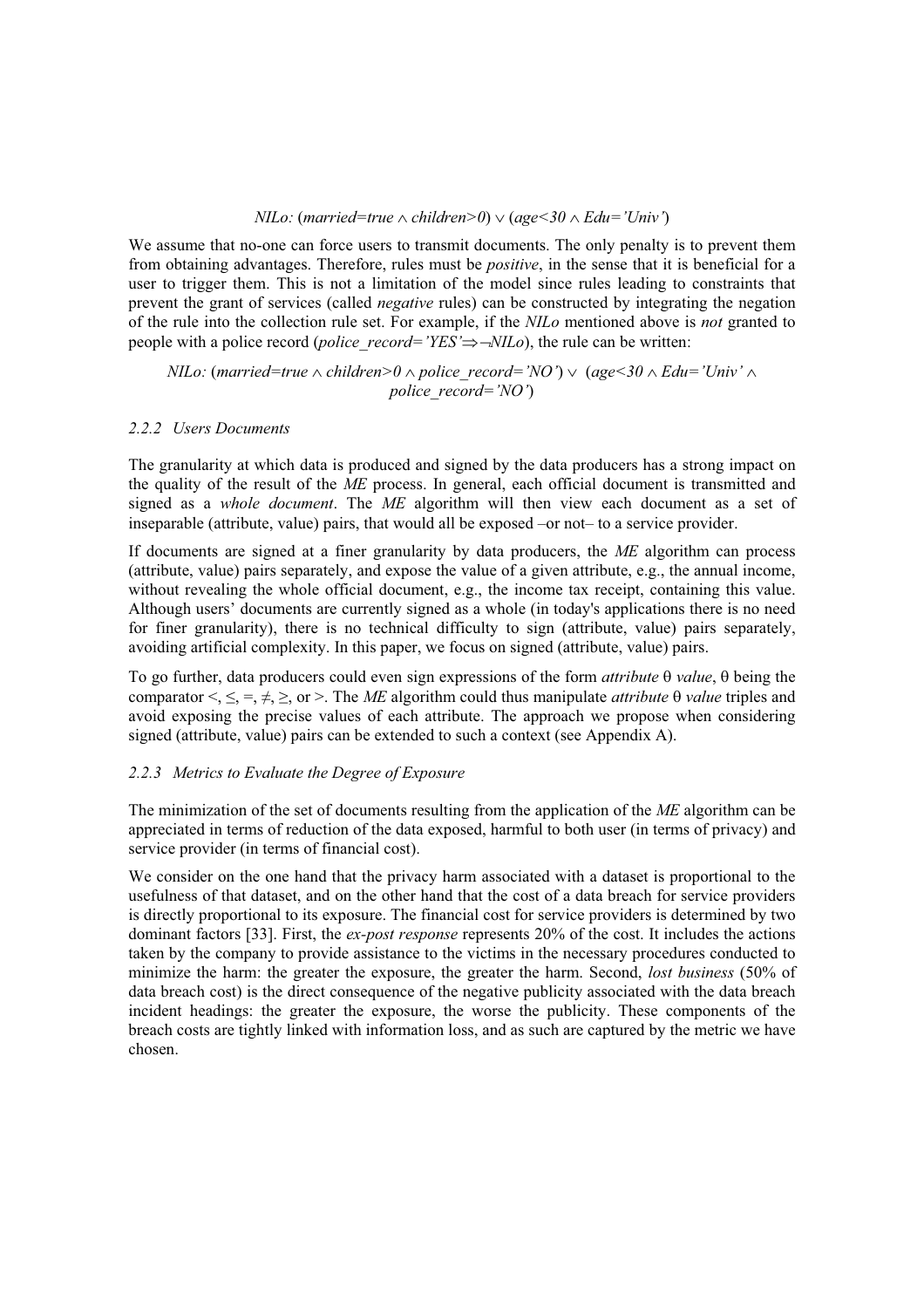The techniques that we propose can accommodate any metric that associates an exposure value to each dataset item independently. This covers many traditional information loss metrics based on data entropy, e.g., *minimal distortion* [34], [35] or *ILoss* [38].

## **2.3 Running Example**

We introduce here the loan scenario, used as a running example (see Table 1) throughout the paper. The example has deliberately been simplified, real consumer loan applications often requesting hundreds of personal data items $^{12}$ .

An institution proposes, to any applicant, personal loans of *\$5.000* at *10%* rate with *1* year duration and a *\$50* per month insurance cost for job loss protection. But, a higher loan of *\$10.000* can be offered to wealthy customers fulfilling the following requirement:

> (*income>\$30.000 and assets>\$100.000*) *or* (*collateral>\$50.000 and life\_insurance='yes'*)

| Table 1. Collection rules and documents for the Loan Scenario |  |  |
|---------------------------------------------------------------|--|--|
|---------------------------------------------------------------|--|--|

| Collection rules:                                                                            |                                        |  |  |  |  |  |  |
|----------------------------------------------------------------------------------------------|----------------------------------------|--|--|--|--|--|--|
| $r_1$ : $(p_1 \wedge p_2) \vee (p_3 \wedge p_4)$                                             | $\Rightarrow$ c <sub>1</sub>           |  |  |  |  |  |  |
| r <sub>2</sub> : $(p_5 \wedge p_6 \wedge p_7) \vee (p_4 \wedge p_8 \wedge p_9)$              | $\Rightarrow$ c <sub>2</sub>           |  |  |  |  |  |  |
| $r_3$ : $(p_1 \wedge p_6 \wedge p_7) \vee (p_2 \wedge p_4 \wedge p_{10})$                    | $\Rightarrow$ C <sub>3</sub>           |  |  |  |  |  |  |
| $r_4$ : $(p_2 \wedge p_5 \wedge p_6 \wedge p_7) \vee (p_1 \wedge p_4 \wedge p_8 \wedge p_9)$ | $\Rightarrow$ C <sub>4</sub>           |  |  |  |  |  |  |
| with $p_1$ : year income>\$30.000, $p_2$ : assets>\$100.000,                                 |                                        |  |  |  |  |  |  |
| $p_3$ : collateral>\$50.000, $p_4$ : life insurance='yes',                                   |                                        |  |  |  |  |  |  |
| $p_5$ : tax rate > 10%.                                                                      | $p_{\delta}$ : married=true,           |  |  |  |  |  |  |
| $p_7$ : children>0,                                                                          | $p_s$ : edu='university',              |  |  |  |  |  |  |
| $p_9$ : age $<30$ ,                                                                          | $p_{10}$ : insurance claims < \$5.000. |  |  |  |  |  |  |
| and $c_1$ =high loan,                                                                        | $c_2 = 5\%$ rate,                      |  |  |  |  |  |  |
| $c_3 = long$ loan,                                                                           | $c_4$ =low insurance.                  |  |  |  |  |  |  |
| User's documents:                                                                            |                                        |  |  |  |  |  |  |
| $doc_1$ : year income=\$35.000, $doc_2$ : assets=\$150.000,                                  |                                        |  |  |  |  |  |  |
| $doc_3$ : collateral=\$75.000,                                                               | $doc_4$ : life_insurance='yes',        |  |  |  |  |  |  |
| $doc_5$ : tax rate=11.5%,                                                                    | $doc6: married=true.$                  |  |  |  |  |  |  |
| $doc_7$ : children=1.                                                                        | $doc_s$ : edu='univ'.                  |  |  |  |  |  |  |
| $doc_0$ : $age=25$ ,                                                                         | $doc_{10}$ : insurance claims=\$250.   |  |  |  |  |  |  |

This leads to the first collection rule  $r_1$  given in Table 1. Collection rule  $r_2$  enables the obtaining of a loan granted at only 5% rate for families and low risk factor young people; collection rule  $r_3$ expresses that loans can be granted for an extended duration of *2* years to high revenues families and to low risk people; and rule  $r_4$  states that the insurance cost for job loss protection can be proposed with a *30%* discount to rich families and promising young workers. Each collection rule is made of a disjunction of conjunction of predicates  $p_i$  of the form *attribute*  $\theta$  *value*, with  $\theta$  the comparator  $\leq, \leq, \neq, \geq, \text{ or } >.$  We consider a user owning a set of *attribute* = *value* documents

-

<sup>&</sup>lt;sup>12</sup> HSBC loans applications are good representatives:

https://applymort.us.hsbc.com/secure/application/mortgage\_equity.hus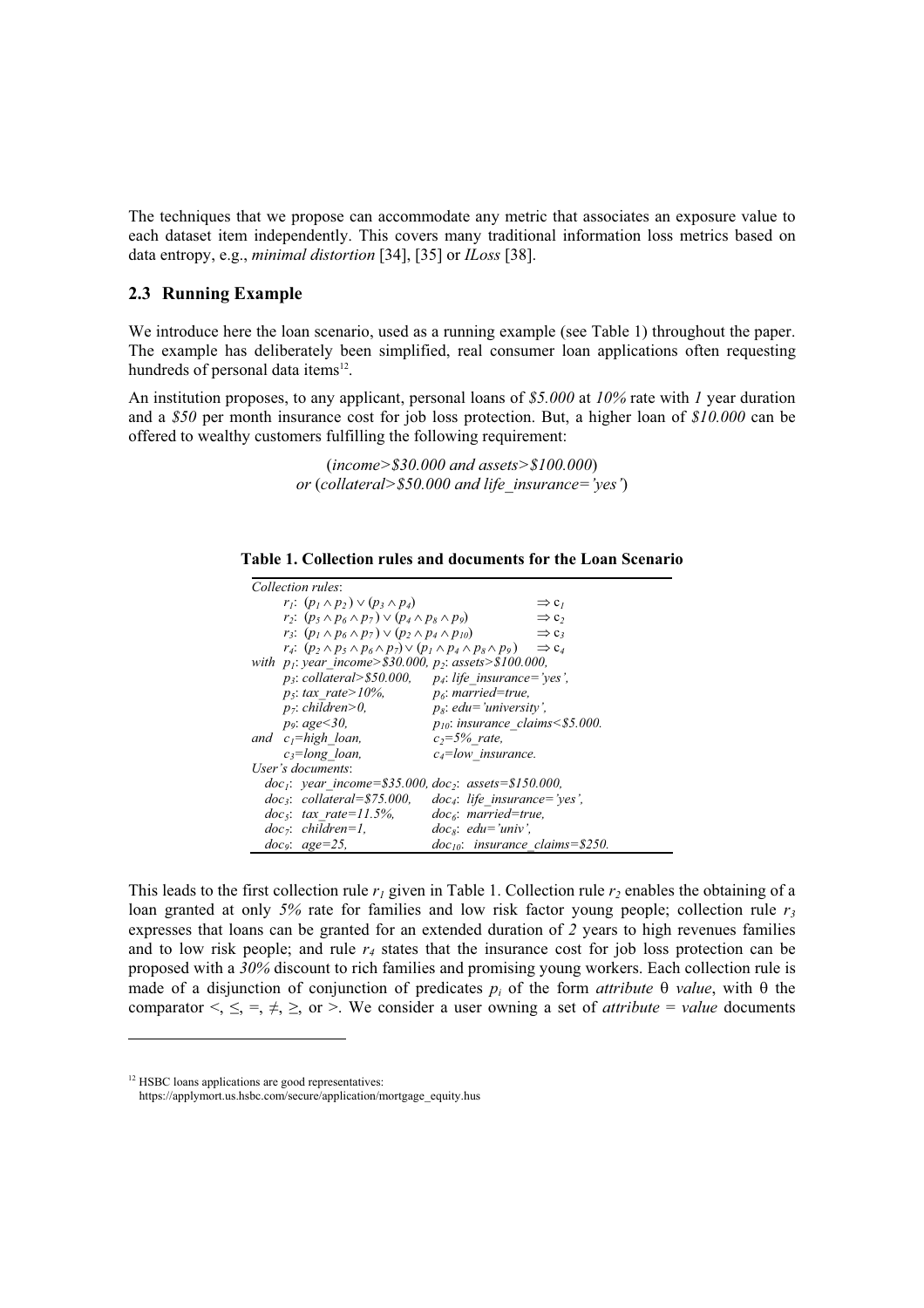termed *doc<sub>1</sub>* to *doc<sub>10</sub>* such that<sup>13</sup> *doc<sub>i</sub>*  $\Rightarrow$  *p<sub>i</sub>*. This user could then activate the complete set of advantages *c1* to *c4*. The *ME* algorithm has to identify the minimum set of documents allowing this.

## **3. THE** *MINIMUM EXPOSURE* **PROBLEM**

This section first states the *Minimum Exposure* problem more formally and studies its complexity.

## **3.1 Problem Statement**

We denote by |*S*| the cardinality of a set *S*. We introduce below the other required definitions, and then state the problem. We illustrate the notions using our running example (see in Table 1).

## *3.1.1 Definitions*

1

**Attributes.** Let  $A = \{a_i\}$  represent a finite set of attributes. Each attribute  $a_i$  has an associated domain *dom(ai)*.

Example: *A*={*year\_income, assets, collateral, life\_insurance, tax\_rate, married, children, edu, age, insurance\_claims*} and *dom*(*year\_income*)=[0; $\infty$ ], *dom*(*married*)=Boolean, etc.

**Classes.** Let  $C = \{c_i\}$  represent a finite set of Boolean variables, interpreted as *positive* classes to which users can belong. If  $c<sub>i</sub>$  = *true* for a given user, this means she can obtain the advantage associated with *cj*.

Example: *C*={*high\_loan, 5%\_rate, long\_loan, low\_insurance*}. If  $c_1$ =*true* for a given user, then this means the user can benefit from receiving a *high\_loan.*

**Predicates.** We call *predicate over A* any expression of the form  $a\theta v$  where  $a \in A$ ,  $v \in dom(a)$  and  $\theta \in \{ =, <, >, \leq, \geq, \neq \}.$ 

Example: *p<sub>1</sub>: year income>\$30.000* is a predicate. *doc<sub>6</sub>: married=true* is also a predicate.

**Signed documents.** Let *doc<sub>i</sub>* represent a signed document containing a single equality predicate *attribute* = *value* over *A*. We denote by  $data_{ij} = \{doc_i\}$  the set of signed documents a given user *u* can expose (i.e., the user already possesses those signed documents or can request them from a data producer). We say that a signed document  $doc_i$  *proves* a predicate *p* if  $doc_i \Rightarrow p$ .

Example:  $doc_1$ : year income=\$35.000 is the signed document which proves predicate  $p_1$ .

**Atomic Rules.** An atomic rule leading to class  $c_i$ , denoted by  $atom_i$  is a conjunction of predicates such that  $atom<sub>j</sub>=true \implies c<sub>j</sub>=true$ . Since there are usually several atomic rules leading to a class  $c<sub>i</sub>$  we write  $atom_{i,k}$  using k to distinguish them.

Example: *atom<sub>1,1</sub>:* (*year\_income>\$30.000*  $\land$  *assets>\$100.000*) and *atom<sub>1,2</sub>:* (*collateral>\$50.000*  $\land$ *life insurance='yes'*) are two atomic rules leading to class  $c_1$ .

<sup>&</sup>lt;sup>13</sup> We use implication rather than entailment because (although unlikely) the service provider may decide to give a user a benefit without proof.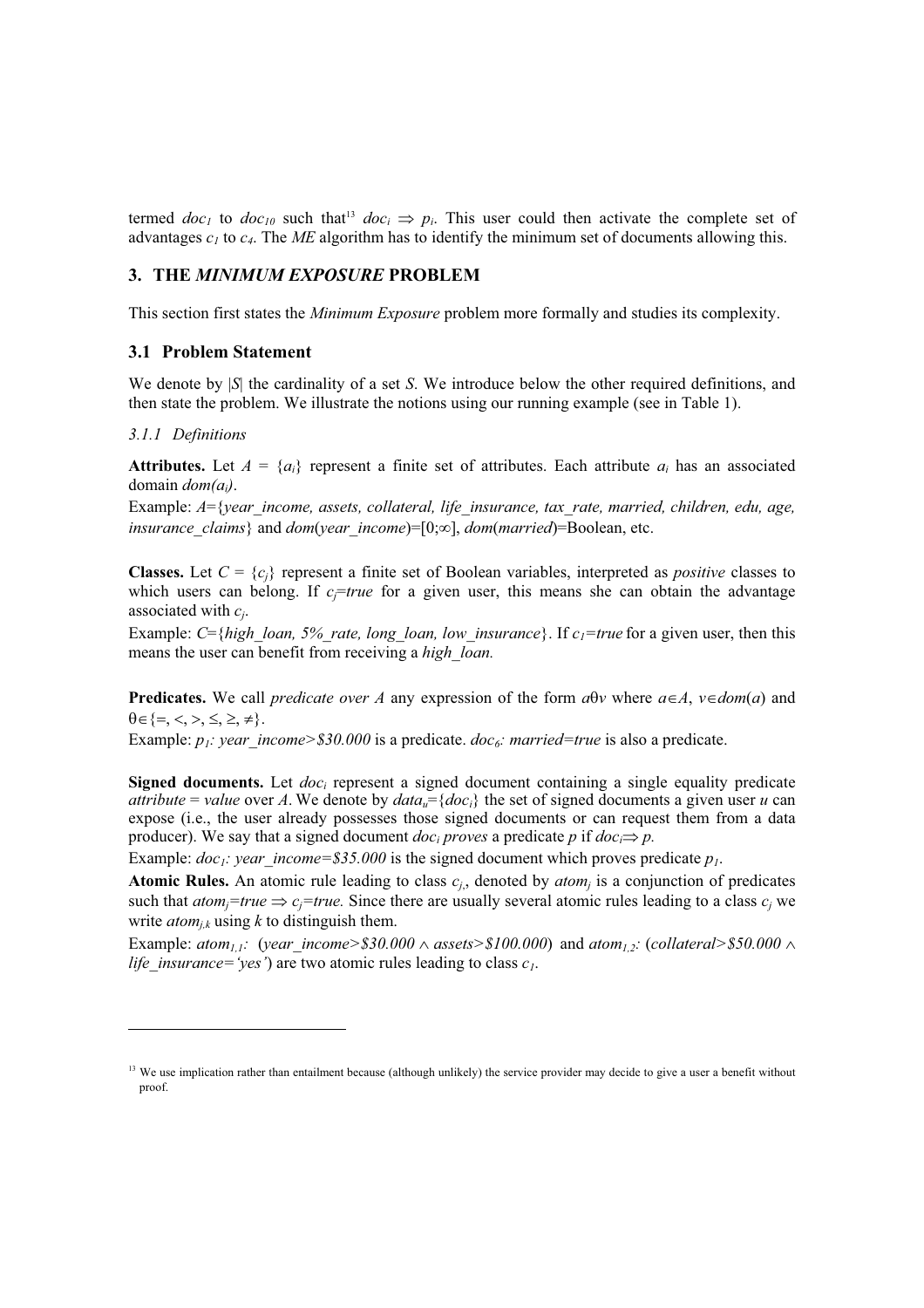We say that a set of signed documents  $data_u = \{doc_i\}$  proves an atomic rule  $atom_{j,k} = \wedge_m q_{j,k,m}$  where  $q_{i,k,m}$  is a predicate over A, if and only if  $\forall j,k,m \exists i : doc \implies q_{i,k,m}$  and *uniquely proves atom<sub>ik</sub>* if and only if  $\forall j, k, m \exists ! i : doc \implies q_{i,k,m}$ .

Example:  $data_u = \{doc_1, doc_2, doc_3, doc_3\}$  uniquely proves atomic rules  $atom_{1,1}$  and  $atom_{1,2}$ .

**Collection Rules.** A collection rule  $r_i$  is a disjunction of atomic rules leading to class  $c_i$ . More formally:  $r_i$ :  $\vee_k atom_{ik}$ . If a signed set of documents *data<sub>u</sub>* proves an atomic rule *atom<sub>ik</sub>* then we say that *data<sub>u</sub> proves*  $r_i$ , which means that user *u* can benefit from the advantage associated with  $c_i$ (obviously,  $r_i$ =true  $\Rightarrow$  c<sub>i</sub>=true).

Example:  $r_1$ : (*year* income>\$30.000  $\land$  assets>\$100.000)  $\lor$  (*collateral>\$50.000*  $\land$ *life\_insurance='yes'*) is a collection rule leading to class *high\_loan*.

In what follows, we write  $r_j = \vee_k (\wedge_m q_{j,k,m})$  where  $q_{j,k,m}$  is a predicate over A. Considering  $r_l$  in the previous example, we have *q1,1,1*: *year\_income>\$30.000*, *q1,1,2: assets>\$100.000*, *q1,2,1: collateral>\$50.000* and *q1,2,2: life\_insurance='yes'*.

**Rule Set.** Let  $R = \{r_i\}$  represent a set of  $|C|$  *collection rules*, one for each class  $c_i$ . If  $data_u$  (uniquely) proves all the rules of *R* then we say that *datau* (uniquely) proves *R*. Example: The four collection rules of Table 1 form a rule set.

**Rule Set Boolean Formula.** Since only one document uniquely proves a given predicate used in

the rules, deciding whether *datau* proves the rule set *R* is *equivalent* to testing the truth-value of a Boolean formula *ER* called Rule Set Boolean Formula associated to *R* constructed as follows:

$$
E_R = \wedge_j (\vee_k (\wedge_m b_{f(j,k,m)}))
$$

where  $f(j,k,m)$  is a function of domain [1;|A|] defined by  $[f(j,k,m)=i$  such that  $doc_i \Rightarrow q_{j,k,m}$ ] and  $b_{f(j,k,m)}$ is a Boolean variable which is *true* if  $\frac{d}{d}$ *doc<sub>f(j,k,m)*</sub> is exposed and *false* otherwise. Note that if we consider the truth assignment that sets all the values  $b_{f(i,k,m)}$  to *true*, then  $E_R$ =*true*  $\Leftrightarrow$  *data<sub>u</sub>* proves R. Example: Table 2(a) illustrates a Rule Set Boolean Formula based on *R* defined in Table 1.

**Exposure metric**. Let  $B = \{b_i\}$  represent a set of Boolean variables. Let  $T_B$  represent a truth assignment of these variables such that  $b_i$ =*true*  $\Leftrightarrow$  the signed document *doc<sub>i</sub>* is published. We note  $\mathbf{EX}(T_B)$  a function representing the exposure of the associated published document set. Exposure is proportional to financial cost for service providers, and privacy harm for the user.

We use  $\mathbf{EX}_{\text{card}}(T_B) = |\{b_i \in B: T_B(b_i) = true\}|$ , a simple function that counts the number of documents exposed, as exposure metric for the rest of the article. Note that information loss metrics can be assumed proportional to  $EX_{card}$ .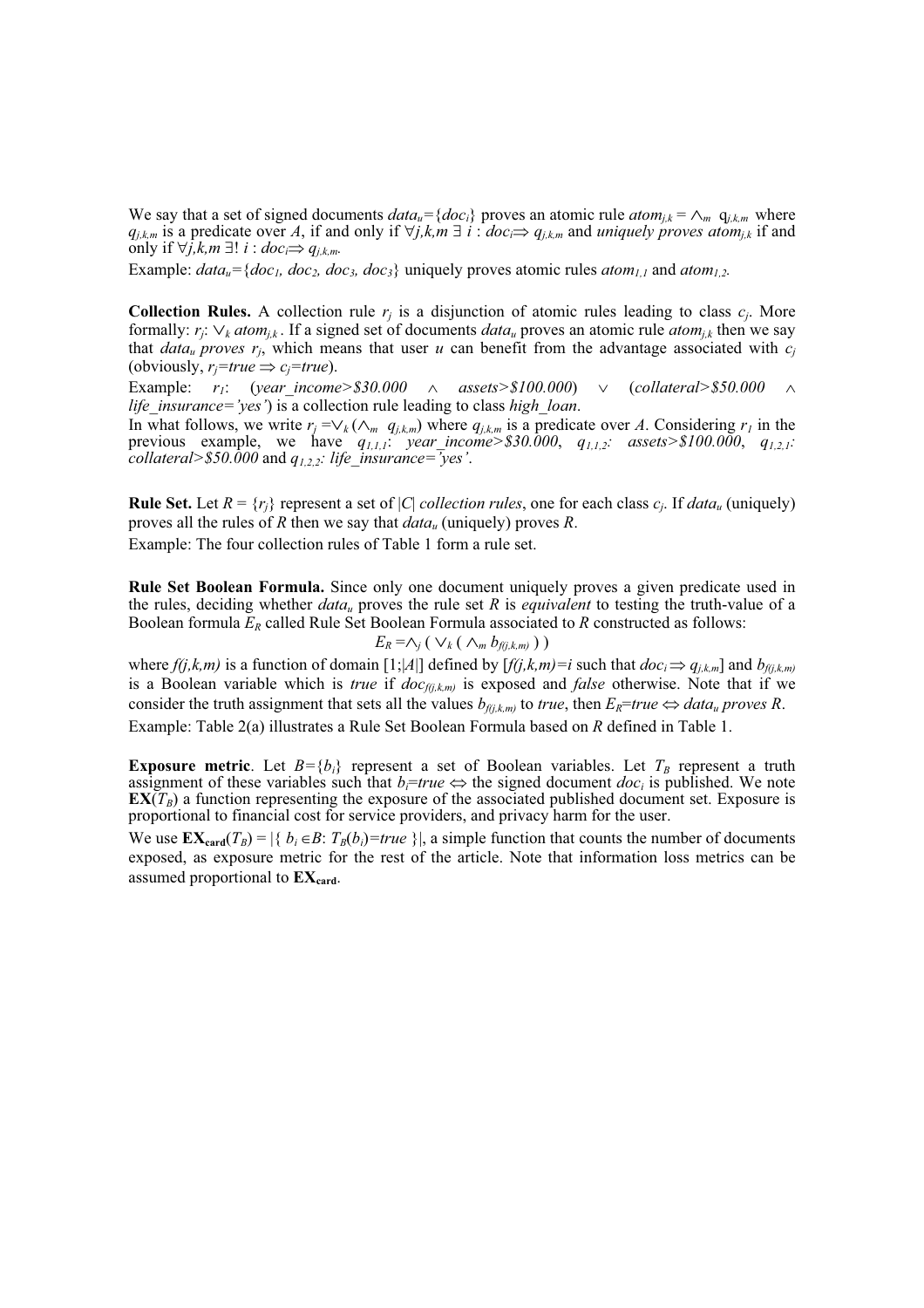## **Table 2(a). Rule Set Boolean Formula for the loan scenario**

## **Table 2(b). Algorithm notations using the loan scenario**

| $B = \{b_1, b_2, b_3, b_4, b_5, b_6, b_7, b_8, b_9, b_{10}\}\$ such that:<br>$\forall i \in [1;10], b_i$ =true $\Leftrightarrow$ document <i>doc<sub>i</sub></i> is exposed.<br>The Rule Set Boolean Formula $E_R$ is as follows:<br>$E_R = ( (b_1 \wedge b_2) \vee (b_3 \wedge b_4) )$<br>$\wedge ( (b_5 \wedge b_6 \wedge b_7) \vee (b_4 \wedge b_8 \wedge b_9))$<br>$\wedge ( (b_1 \wedge b_6 \wedge b_7) \vee (b_2 \wedge b_4 \wedge b_{10}))$<br>$\wedge ((b_2 \wedge b_5 \wedge b_6 \wedge b_7) \vee (b_1 \wedge b_4 \wedge b_8 \wedge b_9))$<br>Suppose that the user owns in fact documents 1-9<br>only we prune out all the classes and atomic rules that<br>can not be proven:<br>$E_R = ( (b_1 \wedge b_2) \vee (b_3 \wedge b_4) )$<br>$\wedge ( (b_5 \wedge b_6 \wedge b_7) \vee (b_4 \wedge b_8 \wedge b_9))$<br>$\wedge$ ( $(b_1 \wedge b_6 \wedge b_7)$<br>$\wedge ((b_2 \wedge b_5 \wedge b_6 \wedge b_7) \vee (b_1 \wedge b_4 \wedge b_8 \wedge b_9))$ | $D=10; C=4;$<br>$B/J$ is an array of Booleans of size D such that:<br>$\forall i \in [1; 10]$ , $B[i]$ =true $\Leftrightarrow$ document $d_i$ is exposed<br>$R/J$ is an array of C collection rules;<br>$R[i]$ .atom[] for $i \in [1; 4]$ are arrays of 2 atomic rules;<br>$R[i]$ .atom[k].b[] with $j \in [1;4]$ , $k \in [1;2]$ are arrays of<br>references to $B[i]$ elements. We denote by * $B[i]$ a<br>reference to $B[i]$ . $R[i]$ . <i>atom</i> $[k]$ . <i>b</i> [ <i>m</i> ] are set as<br>follows:<br>$R[1].atom[1].b[1] \leftarrow *B[1];$<br>$R[1].atom[1].b[2] \leftarrow *B[2];$<br>$()$ R[2].atom[2].b[2] ← * B[8];<br>$R[2].atom[2].b[3] \leftarrow *B[9]; ()$<br>$R[4]$ .atom[2].b[3] $\leftarrow$ *B[8];<br>$R[4]$ .atom[2].b[4] $\leftarrow$ *B[9]; |
|-------------------------------------------------------------------------------------------------------------------------------------------------------------------------------------------------------------------------------------------------------------------------------------------------------------------------------------------------------------------------------------------------------------------------------------------------------------------------------------------------------------------------------------------------------------------------------------------------------------------------------------------------------------------------------------------------------------------------------------------------------------------------------------------------------------------------------------------------------------------------------------------------------------------------------------------------------------------------|------------------------------------------------------------------------------------------------------------------------------------------------------------------------------------------------------------------------------------------------------------------------------------------------------------------------------------------------------------------------------------------------------------------------------------------------------------------------------------------------------------------------------------------------------------------------------------------------------------------------------------------------------------------------------------------------------------------------------------------------------------------------|
|                                                                                                                                                                                                                                                                                                                                                                                                                                                                                                                                                                                                                                                                                                                                                                                                                                                                                                                                                                         |                                                                                                                                                                                                                                                                                                                                                                                                                                                                                                                                                                                                                                                                                                                                                                        |

#### *3.1.2 Minimum Exposure Problem*

Using these definitions and notations, we can now define the *Minimum Exposure* decision problem of a set of documents *datau* with regards to a rule set *R* and an exposure metric **EX**. Note that with no loss of generality, we suppose that *datau* proves *R*. Should this not be the case, we would simply use *R'* the subset of rules of *R* proven by  $data_u$ . Our goal is to find a truth assignment  $T_B$  of the Boolean variables associated to the publication of the documents minimizing their exposure computed using **EX**.

PROBLEM 1. *Boolean Minimum Exposure (ME) decision problem*:

Given a rule set *R*,  $data_u = \{doc_i\}$  a set of *q* signed documents that **uniquely proves** *R*, *B* a set of Boolean variables  $B = \{b_1, \ldots, b_q\}$  such that  $b_i = true \Leftrightarrow doc_i$  is exposed,  $E_R = \wedge_j (\vee_k (\wedge_m b_{j,k,m}))$  where  $\forall j, k, m \; b_{j,k,m} \in B$  the rule set formula associated to *R*, and the exposure function **EX**, *data<sub>u</sub>* is *nexposable* with regards to *R* if and only if there exists a truth assignment  $T_B$  of *B* such that  $\mathbf{EX}(T_B) \leq$ *n* and *ER* is *true*.

Example: Considering the Rule Set *R* and the set of signed documents *datau* defined in Table 1, we see that  $data_u$  proves *R*. Moreover,  $data_u$  is 5-exposable with regards to *R* and exposure metric **EX**<sub>card</sub> since the truth assignment  $T_B=\{b_1=$ T,  $b_2=$ T,  $b_3=$ F,  $b_4=$ F,  $b_5=$ T,  $b_6=$ T,  $b_7=$ T,  $b_8=$ F,  $b_9=$ F,  $b_{10}$ =F} satisfies  $E_R$  and  $EX_{card}(T_B)$ =5.

We study the *ME* optimization problem which consists in finding the smallest *n* for which a set of signed documents is *n*-exposable with regards to given rule set *R* and exposure function  $EX_{\text{card}}$ .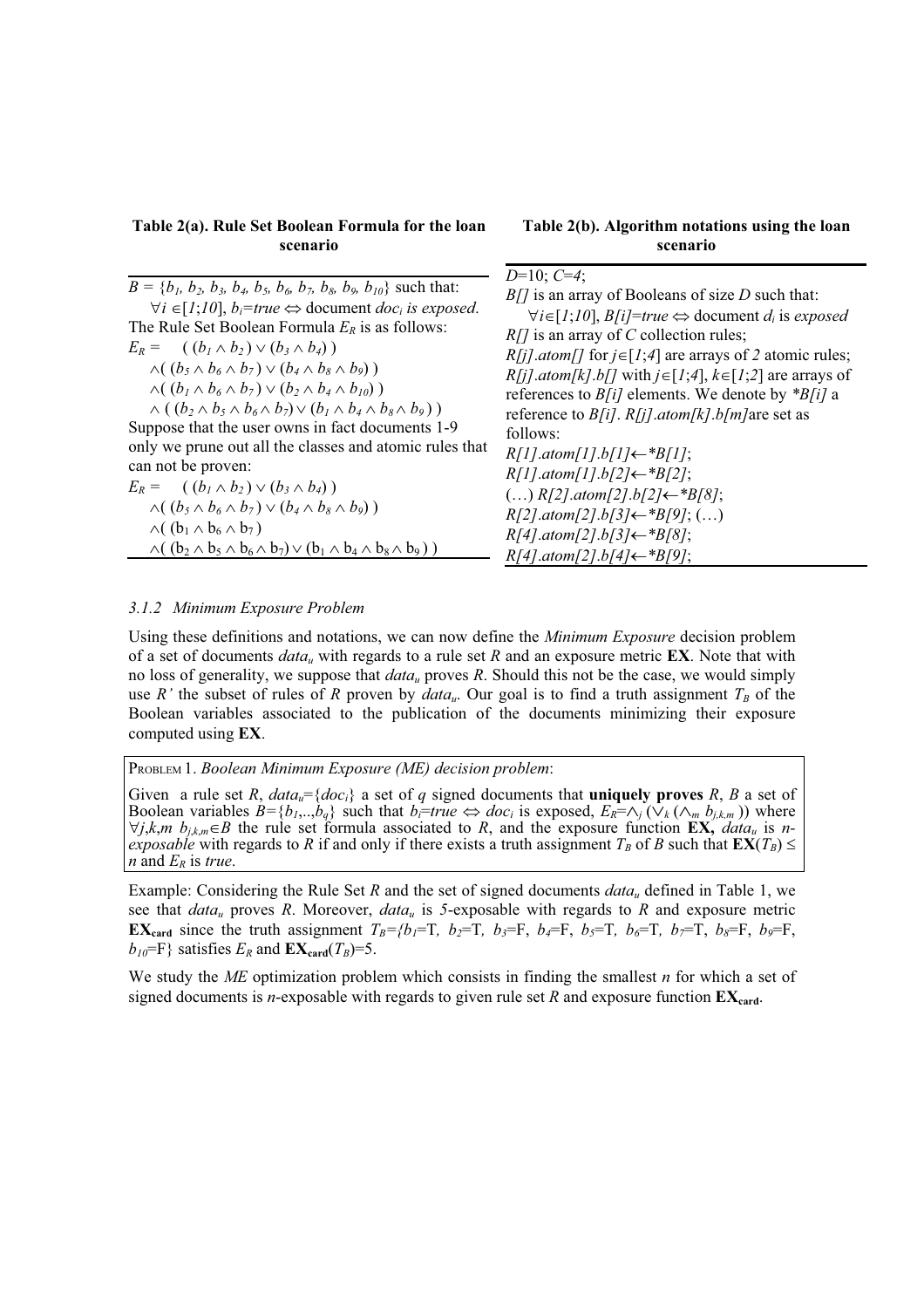## **3.2 Complexity Results**

#### *3.2.1 Complexity Analysis*

We analyze here the complexity and approximability of the *ME* problem. Our results concern both polynomial time approximation algorithms [32] and differential approximation [19]<sup>14</sup>.

THEOREM 1.

*All Positive Min Weighted SAT decision (resp. optimization) problem is reducible to ME decision (resp. optimization) problem.* 

Proof. The *Min Weighted Sat* decision (resp. optimization) problem is defined in [5] as follows:

"Given an integer *n*, an instance  $\{P_{j,k}\}\$  of *P* Boolean variables, a CNF formula  $F=\wedge_j (\vee_k P_{j,k})$ ) over  ${P_{j,k}}$  and a (positive) weight function w:  ${P_{j,k}}$   $\rightarrow$ R+, find a truth assignment *T* for  ${P_{j,k}}$  that satisfies *F* such that w(T)=  $\Sigma_{j,k}$  w( $P_{j,k}$ )  $\times T(P_{j,k})$  is  $\leq n$  (resp. is minimum)."

When the formula contains no negative variables, the problem is called *All Positive Min Weighted Sat* (*APMWS*). The *ME* decision (resp. optimization) problem considers a formula  $E=\wedge_j$  ( $\vee_k (\wedge_m b_{j,k,m})$ ). An *APMWS* instance can be mapped to a *ME* decision (resp. optimization) instance by choosing  $\forall j, k$ : *m*=1 and  $b_{j,k,1} = P_{j,k}$  (i.e., all the atomic rules contain only one predicate). Any solution to the *ME* decision (resp. optimization) problem (i.e., find a minimum truth assignment to  $b_{i,k,1}$  such that  $E_R$  is *true*) will be a solution for *APMWS* by choosing  $P_{i,k}=b_{i,k,1}$ 

COROLLARY 1.

*ME decision problem is NP-Complete*.

PROOF. Given THEOREM 1, since *APMWS* is NP-Complete, the result is immediate.

COROLLARY 2.

 $\overline{a}$ 

*ME optimization problem is NP-Hard, is not in APX15, and has a differential approximation ratio of 0-DAPX16*.

PROOF. Complexity results are a direct consequence of the fact that the *APMWS* optimization problem is reducible to the *ME* optimization problem, and has negative complexity results. In [5], Theorem 6 states that the *APMWS* problem is not in APX, which leads to the fact that *ME* is not in APX either. [19] studies the *APMWS* problem, but from a differential approximation angle, and shows that the problem is of class 0-DAPX as defined in [11]. Therefore the *ME* optimization problem is in 0-DAPX.  $\blacksquare$ 

*3.2.2 Solving the ME Problem* 

<sup>&</sup>lt;sup>14</sup> Given an instance *I* of an optimization problem, and a feasible solution *S* of *I*, we denote  $m(I, S)$  the value of solution *S*,  $opt(I)$  the value of an optimal solution of *I* and *W*(*I*) the value of a worst solution of *I*. The differential approximation ratio of *S* is defined by  $DR(I, S) = abs((m(I, S) - W(S))/(opt(I) - W(I))$ . The traditional approximation ratio for a minimization problem is simply defined by *m*(*I*,*S*)/*opt*(*I*)*.*

 $15$  APX is the class of NP optimization problems that allow polynomial-time approximation algorithms with an approximation ratio bounded by a constant.

 $16$  0-DAPX is the class of NP optimisation problems for which all polynomial approximation algorithms have a differential approximation ratio of 0.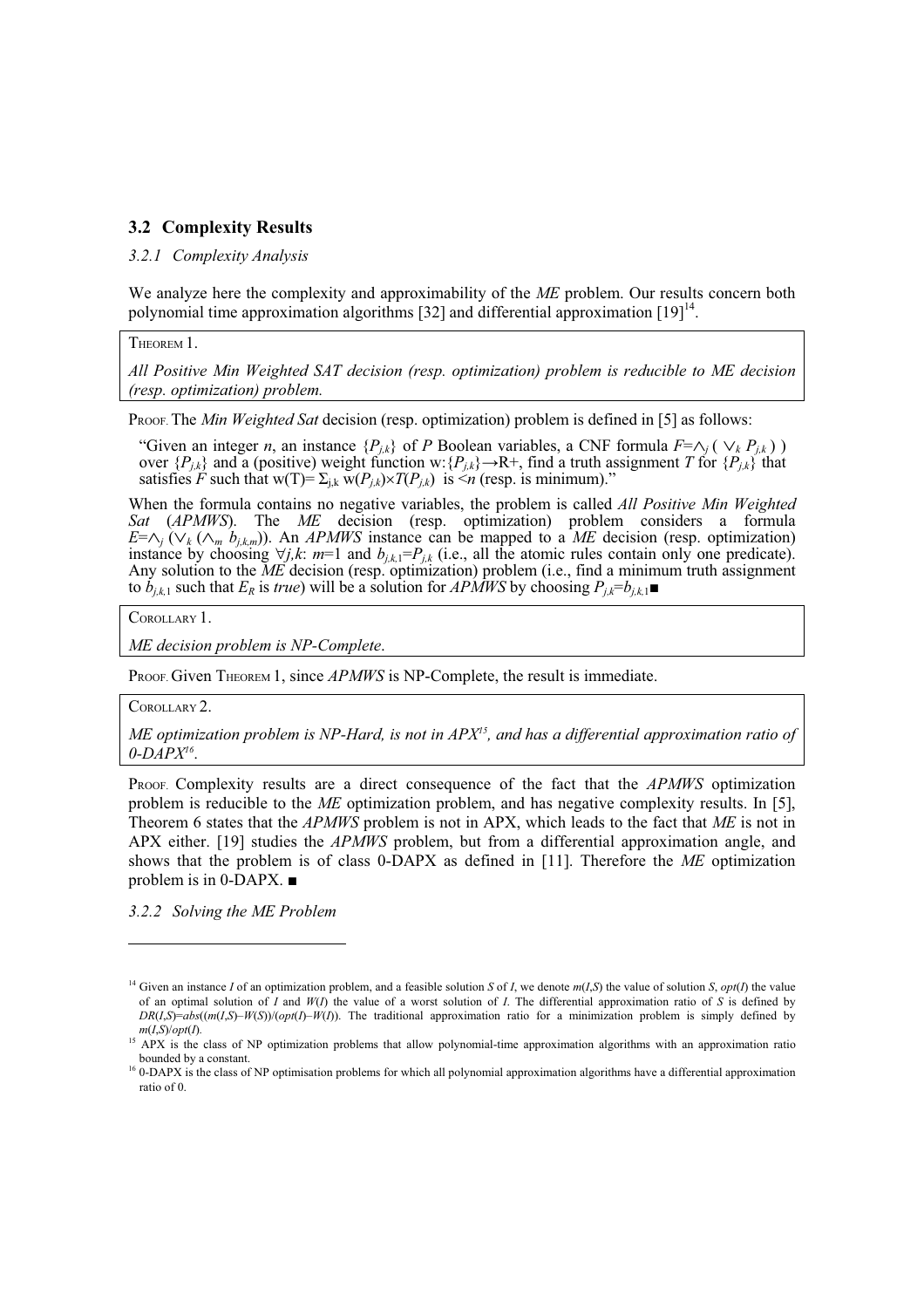COROLLARY 2 is a negative complexity result in the sense that it shows that the problem is difficult and that polynomial approximation algorithms will provide bad approximation guarantees in the worst case. In Section 4, we examine the problem by (experimentally) exploring the domain where it is possible to provide an exact resolution using a state of the art solver. When such a resolution is not possible (too long to compute), we rely on polynomial approximation algorithms.

## **3.3 Problem Generalization**

We have considered in Section 3.1 the case where data producers can provide the user with documents made of a single *attribute* = *value* predicate (signed at this granularity). In a more general setting the problem can be expressed as follows, using any exposure metric  $\mathbf{EX}_{\text{DOC}}$  defined on a set of documents:

PROBLEM 2. *Generalized Minimum Exposure decision problem* 

Given a rule set *R*,  $data_u = \{doc_i\}$  a set of signed documents of the form  $doc_i = a\theta v$  where  $a \in A$ ,  $v \in dom(a)$  and  $\theta \in \{ =, <, >, \leq, \geq, \neq \}$  that **proves** a rule set *R*, and an exposure function **EX**<sub>DOC</sub>. We say that *data<sub>u</sub>* is *n*-exposable with regards to *R* if we can find  $d_{min} \subset data_u$  such that  $d_{min}$  proves *R* and  $\mathbf{EX}_{\mathbf{DOC}}(d_{min}) \leq n$ .

In such a setting, each predicate in the rule set can potentially be proven by several documents (e.g., a user might have a document claiming *salary>\$1.000* and another claiming *salary>\$3.000*). We say that we have a *mismatch* between collection predicates and documents. This general problem and some ideas towards its resolution are presented in Appendix A.

## **4. SOLUTIONS OF THE** *ME* **PROBLEM**

In this section, we provide exact and approximation algorithms to compute a solution of the *ME* problem. For the exact resolution, we use a *Binary Integer Programming* (BIP) state of the art solver. For the approximate resolution, we propose a naïve random algorithm, a simulated annealing based meta-heuristics algorithm, and a *ME* specific heuristic algorithm.

In all algorithms, we consider a Boolean formula  $E_R$  constructed as explained in Section 3 using a rule set *R* composed of a set of *C* collection rules associated with classes (or benefits) that the user can (and wants) to claim, and where each atomic rule can be proven using her documents (atomic rules that cannot be proven are pruned before constructing *R*). The size of *data<sub>u</sub>*, the user document set related to the rule set, is denoted by *D*.

 $T_B$  is a truth assignment function to  $data_u$  that we implement as an array of Booleans with the semantics  $B[i]$ =*true*  $\Leftrightarrow$  *doc<sub>i</sub>* is exposed. The rule set is represented as an array *R*[] of *C* collection rules, each collection rule *R[i]* being an array *atom[]* of atomic rules, each atomic rule *R[i]*.*atom[j]* being an array  $b/7$  of references to the elements of *B* (see example in Table 2(b)). Note that  $E_R$  is *true* when each collection rule *R[i]* has at least one atomic rule where all referenced Boolean elements are *true*.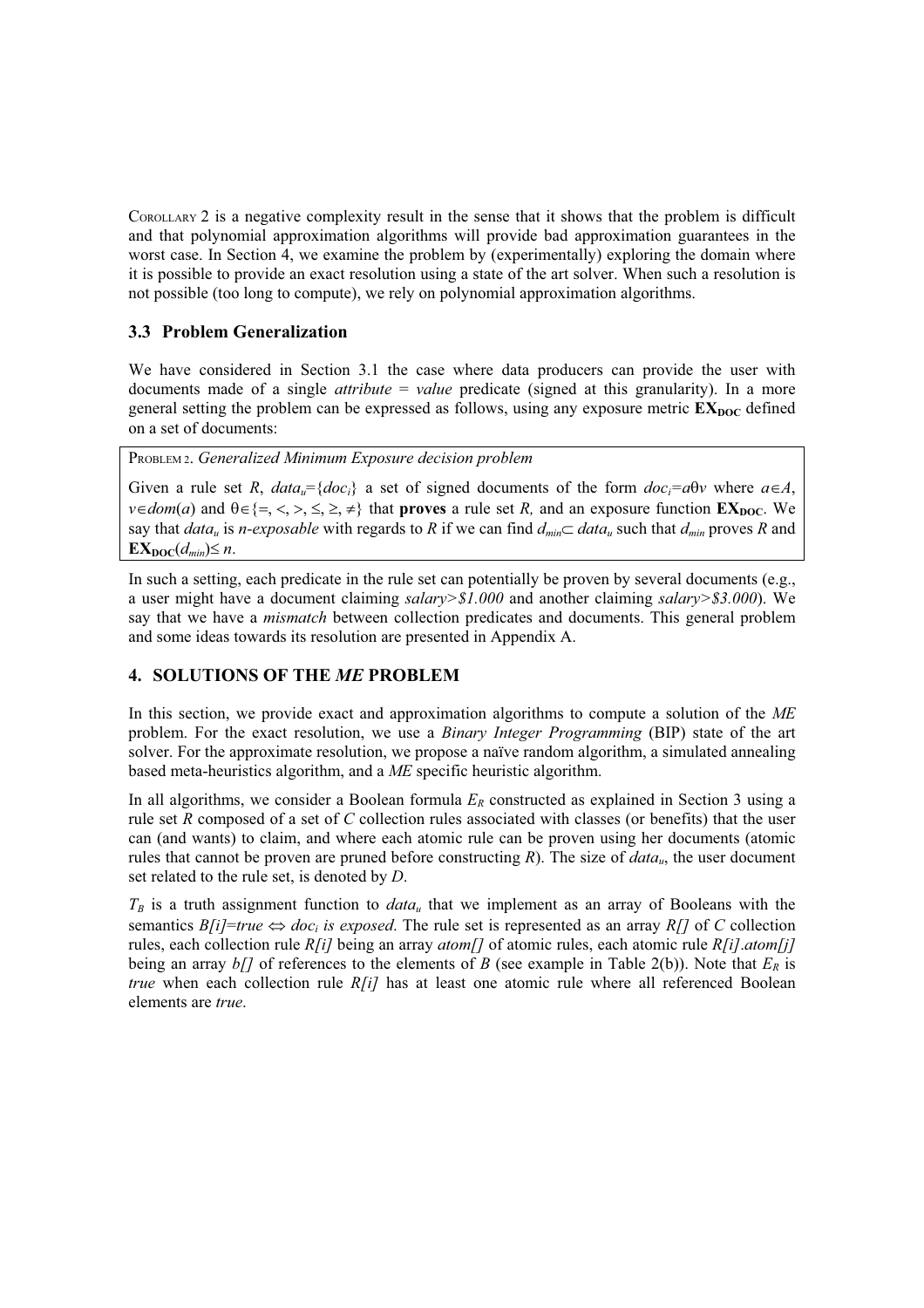## **4.1 Exact Resolution (BIP model)**

We propose to use a state of the art BIP solver, generally termed as *Mixed Integer Non-Linear Program* (MINLP) solver, to produce an exact result. We have chosen the popular and open source *COUENNE* solver [12] to this respect.

In order to use a MINLP solver, an instance of the problem must be written as a MINLP program. This is a direct transformation where each document corresponds to a Boolean variable, where the objective function is simply the sum of all the variables, and in which we express one *non-linear* constraint per collection rule *rj*:

 $r_i: \sum_k \prod_m doc_{i,k,m} \geq 1$ 

The running example presented in Section 2.3 can be expressed by the following program, written in *AMPL* [21]:

```
var bl binary; ... var b10 binary;
minimize EXCARD: 
b1+b2+b3+b4+b5+b6+b7+b8+b9+b10;
subject to
r1: b1*b2 + b3*b4 >= 1:
r2: b5*b6*b7 + b4*b8*b9 > = 1;r3: b1*b6*b7 + b2*b4*b10 >= 1; 
r4: b2*b5*b6*b7 + b1*b4*b8*b9 >= 1;
```
The program is then fed to the BIP solver. As shown in Section 5, the range of parameters for which the BIP solver computes the solution in an acceptable time (under *10* minutes) is small.

## **4.2 Approximate Solutions (Polynomial Time)**

We need to revert to a polynomial time approximation in order to compute results for the instances of the problem that cannot be tackled within reasonable time by the solver. We propose three algorithms: a naïve fully random algorithm called *RAND\**, a simulated annealing meta-heuristics based algorithm called *SA\**, and an algorithm called *HME* using a heuristic specially designed for the *ME* problem. These algorithms are non deterministic, therefore they can be run many times and the best solution is kept. However, they produce their first result in linear or polynomial time, depending on the algorithm. We discuss the complexity of the algorithms on a single run, to compare their speed. To compare their quality, we run the longest algorithm (*HME*) once, and we execute the other algorithms (*RAND\** and *SA\**) as many times as necessary, until they run out of processor time.

#### *4.2.1 Fully Random Algorithm*

We first introduce the *RAND*<sup>\*</sup> algorithm (see Algorithm 1), based on a random choice of rules. *RAND\** serves as a baseline to be compared with the (smarter) algorithms presented next*.*

*RAND\** randomly chooses one atomic rule for each collection rule and sets to *true* the value of each Boolean in *B* that this atomic rules refers to. Since each class is covered, the corresponding set of documents determined by the truth assignment *B* is a solution to the *ME* problem instance. The result is the solution found within the allocated time limit for which  $EX_{card}$  is minimum (best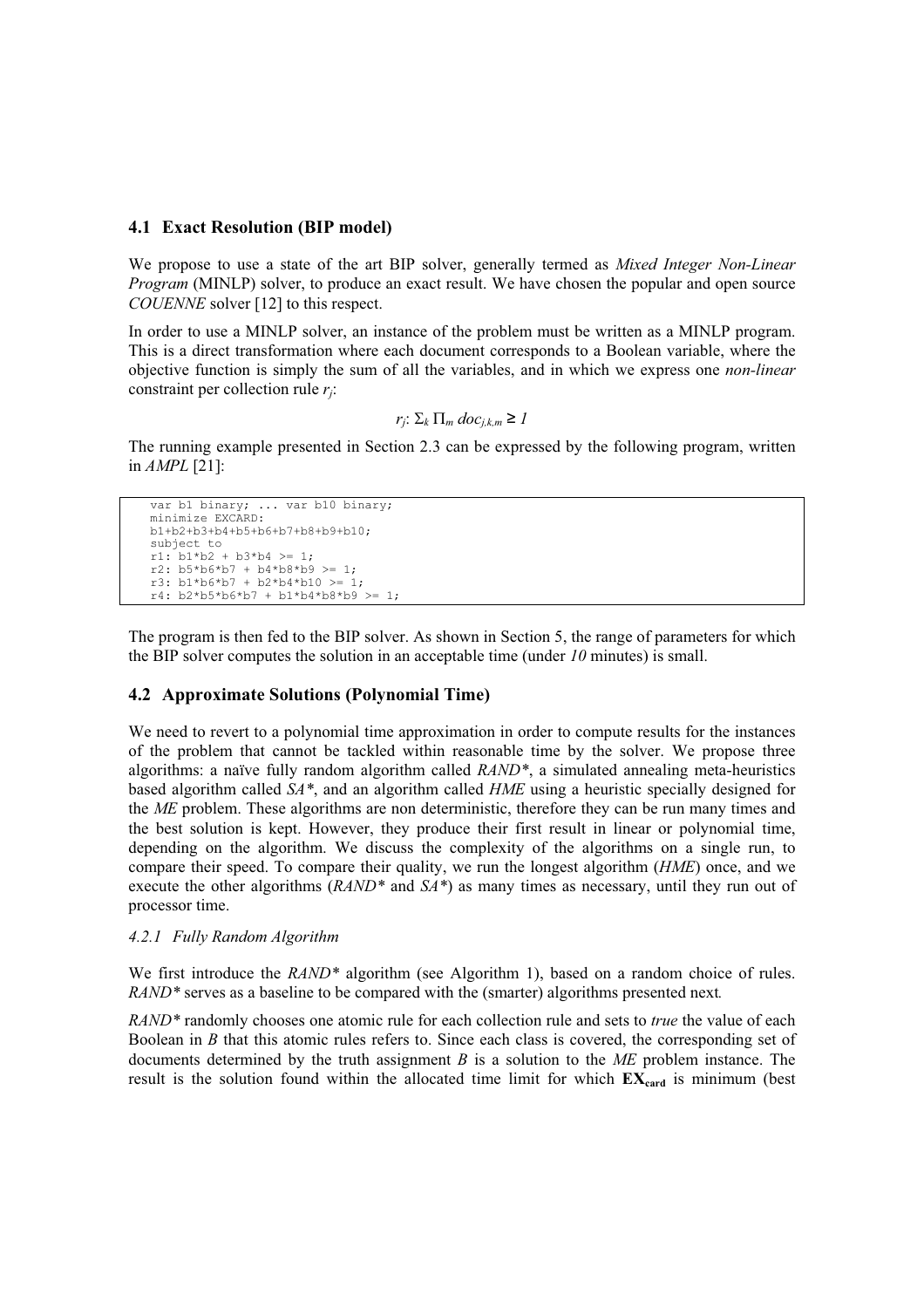result). The algorithm complexity is  $O(C \times MAX_{atom}(atom.length) + D)$  where MAXatom(*atom.length*) is the length of the longest atomic rule involved. This algorithm therefore provides an approximate solution in polynomial (linear) time. Since this algorithm is straightforward, we do not provide its code.

## *4.2.2 Simulated Annealing Algorithm*

1

Meta-heuristics are used in optimization problems in order to guide the algorithm towards better solutions, instead of simply randomly selecting them. We consider here simulated annealing [24] and introduce the *SA\** algorithm to serve as a representative for meta-heuristic guided algorithms.

A first parameter function of the meta-heuristic is *neighbour*(*B*) which randomly chooses one class and randomly chooses a different atomic rule for this class<sup>17</sup>. For the second parameter function, as proposed in [24], we define  $temp(i)=0.9^i \times 10$  and  $P(E,E_{new},T)=1$  if  $E_{new} \leq E$ , and  $exp((E-E_{new})/T)$ otherwise. We use  $EX_{\text{card}}$  to have an energy function in the same range as the one proposed for the Traveling Salesman Problem.

|                  | $SA*(Simulated \, Annealing)$ algorithm                           |
|------------------|-------------------------------------------------------------------|
|                  | <i>Input</i> : R a Rule set                                       |
|                  | $N$ a number of runs                                              |
|                  | M a number of cooling iterations                                  |
|                  | <i>Ouput:</i> $B_{best}$ a truth assignment of the documents that |
| proves $R$       |                                                                   |
| $\mathcal{I}$ .  | for $i = 1$ to D do                                               |
| 2.               | $B_{best}[i] \leftarrow true$                                     |
| $\mathfrak{Z}$ . | endfor                                                            |
| 4.               | for $i=1$ to N do                                                 |
| 5.               | $B \leftarrow SA(M, RAND^*(R, 1))$                                |
| 6.               | if $EX_{card}(B) \le EX_{card}(B_{best})$ then                    |
| 7.               | $B_{best} \leftarrow B$                                           |
| 8.               | endfor                                                            |
| 9.               | return S <sub>hest</sub>                                          |

As in the case of *RAND\** algorithm, *SA\** algorithm provides a solution in polynomial (linear) time of complexity O(*M+D*), disregarding the initial initialization phase that uses *RAND\**.

<sup>&</sup>lt;sup>17</sup> This means maintaining for a truth assignment *B* the atomic rules that compose it, in order to easily perform the switch.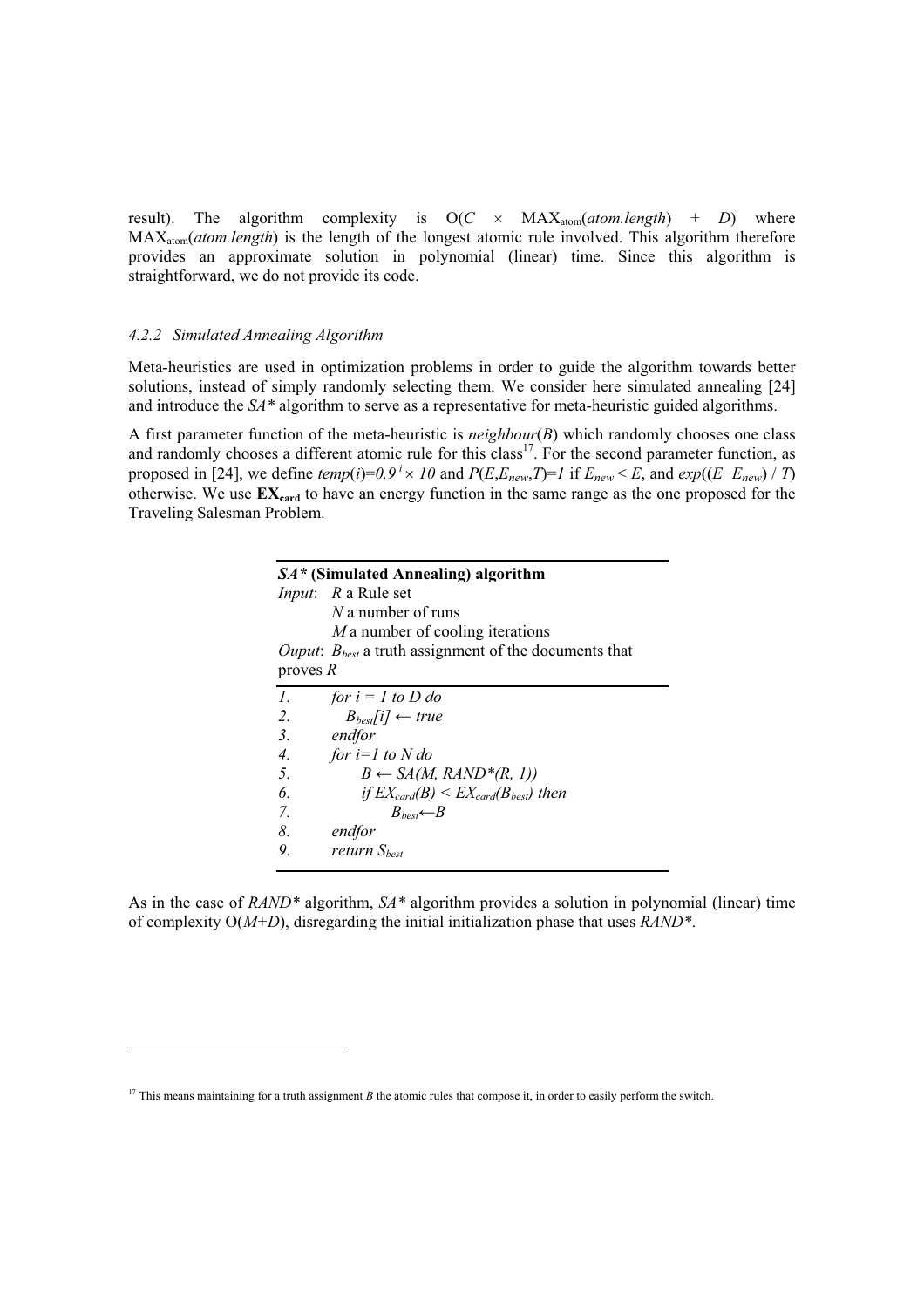## *Function SA*

*Input*: *M* a number of cooling iterations  $B_0$  an initial truth assignment *Ouput*:  $B_{best}$  a truth assignment of the documents that

proves *R*

| 1.  | $B \leftarrow B_0$                          |
|-----|---------------------------------------------|
| 2.  | $B_{best} \leftarrow B_0$                   |
| 3.  | $E \leftarrow EX_{card}(B)^*D$              |
| 4.  | $E_{best} \leftarrow E$                     |
| 5.  | for $i=1$ to M do                           |
| 6.  | $B_{new} \leftarrow$ neighbour(B)           |
| 7.  | $E_{new} \leftarrow EX_{card}(B_{new})^*D$  |
| 8.  | if $P(E, E_{new}, temp(i)) > random()$ then |
| 9.  | $B \leftarrow B_{new}$                      |
| 10. | $E \leftarrow E_{new}$                      |
| 11. | if $E_{new} < E_{best}$ then                |
| 12. | $B_{best} \leftarrow B_{new}$               |
| 13. | $E_{best} \leftarrow E_{new}$               |
| 14. | endif                                       |
| 15. | endif                                       |
| 16. | endfor                                      |
| 17. | return B <sub>hest</sub>                    |

#### *4.2.3 The HME Algorithm*

The Heuristic for Minimum Exposure (*HME*) algorithm that we propose uses a specific heuristic for the *ME* problem. We show how it works on an example, and we discuss its complexity.

The heuristic lies in the computation of *score*[i] the score of the  $i<sup>th</sup>$  Boolean entry in *B*, using the function  $fix(B)$ . This function computes a lower bound of the value of  $EX_{card}$ , by computing the number of predicates that can no longer be set to *false* for the given *B*. For instance, suppose that  $B[i] = false$  (i.e.,  $doc_i$  is not published). All the atomic rules referring to  $B[i]$  cannot be proven anymore. This leads to the fact that  $EX_{\text{card}}$  will be greater (or equal) to the value of the cardinality of the set of predicates in the atomic rules that are the only ones left to prove a given class. Using the running example (see Section 2.3), we illustrate the computation of *fix(B)* in Table 3 for each Boolean entry at each step of the algorithm. Let us briefly see how *score[1]* and *score[3]* are computed for the first step. If *B[1]*=*false*, then we have to prove collection rules *R[1]*, *R[3]*, *R[4]* using respectively atomic rules *R[1]*.*atom[2]*, *R[3]*.*atom[2]*, *R[4]*.*atom[1]* (i.e., which means setting to *true* the *7* Booleans  $B[2]$ ,  $B[3]$ ,  $B[4]$ ,  $B[5]$ ,  $B[6]$ ,  $B[7]$ ,  $B[10]$ ), leading to  $score[1] = 7$ . If *B[3]*=*false*, this means proving *R[1]* using *R[1]*.*atom[1]* (i.e., set to *true* the *2* Booleans *B[1]*, *B[2]*), therefore *score[3]*=*2*. We show in grey the lowest score, which means a truth assignment set to *false* in next steps, indicated by the symbol –. Documents for which the score is denoted by  $\infty$  are those for which the final truth assignment is set to *true*. The final result is here *B*=*[B[1]*=*true*,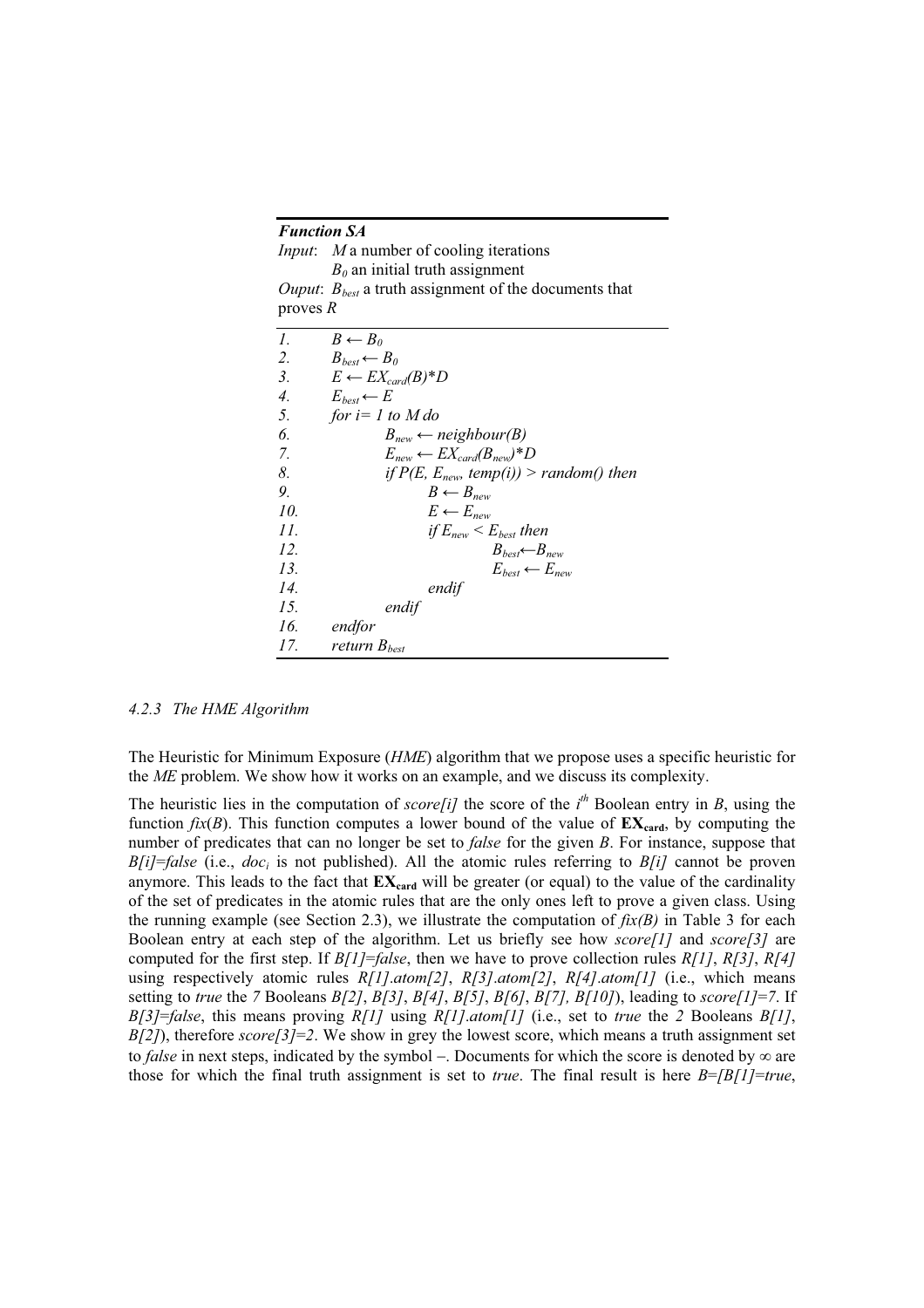*B[2]*=*true*, *B[3]*=*false*, *B[4]*=*false*, *B[5]*=*true*, *B[6]*=*true*, *B[7]*=*true*, *B[8]*=*false*, *B[9]*=*false*,  $B[10] = false$  which happens to be the minimal value of  $EX_{\text{card}}$  on this instance of the problem.

## *HME* **algorithm**

*Input*:  $E_R$  a Rule Set Boolean Formula *Ouput*: *B* a truth assignment of the documents that proves *R 1.for i = 1 to D do 2.*  $B[i] \leftarrow true$ *3.endfor 4.while ( exists i such that: B[i]=true and if B[i] is set to false then ER (B) remains true) do 5. for i = 1 to D do 6.*  $score[i] \leftarrow \infty$ *7. endfor 8. forall i such that B[i] = true do 9.*  $B[i] \leftarrow false$ *10. if*  $E_R(B)$ =true then // $E_R(B)$  is true iff B proves R *11.*  $score[i] \leftarrow fix(B)$ *12. endif 13.*  $B[i] \leftarrow true$ *14. endforall*  15.  $m \leftarrow i$  such that score [i] is minimum *16.*  $B[m] \leftarrow false$ *17. endwhile 18. return B* 

| <i>Steps</i>         | B[I]      | B[2]      | B[3] | B[4] | B[5] | <b>B[6]</b> | B[T]     | B[8] | B[9] | $B[\,I\,0]$                                                              |
|----------------------|-----------|-----------|------|------|------|-------------|----------|------|------|--------------------------------------------------------------------------|
| $1: \text{score}[i]$ |           |           | 2    | 5    |      |             |          |      |      |                                                                          |
| 2: score[i]          | $^\infty$ | $^\infty$ |      |      |      |             |          |      |      |                                                                          |
| 3: score[i]          | $\infty$  | $^\infty$ |      |      |      | $\infty$    | $\infty$ |      |      |                                                                          |
| 4: score $[i]$       | $\infty$  | $\infty$  |      |      | ∞    | ∞           | $\infty$ |      |      |                                                                          |
| 5: score $[i]$       | $\infty$  | $\infty$  |      |      | ∞    | $\infty$    | $\infty$ |      |      |                                                                          |
| Final B[i]           |           |           |      |      |      |             |          |      |      | true   true   false   false   true   true   true   false   false   false |

**Table 3. Execution of the** *HME* **algorithm** 

We see that the cost of *HME* algorithm is proportional to  $O(COST_{\text{FIX}}\times D^2)$ , where  $COST_{\text{FIX}}$  is the cost of computing the *fix* function. More precisely, in our implementation,  $COST_{FX} = O(C \times d_R \times d_{OD})$ ,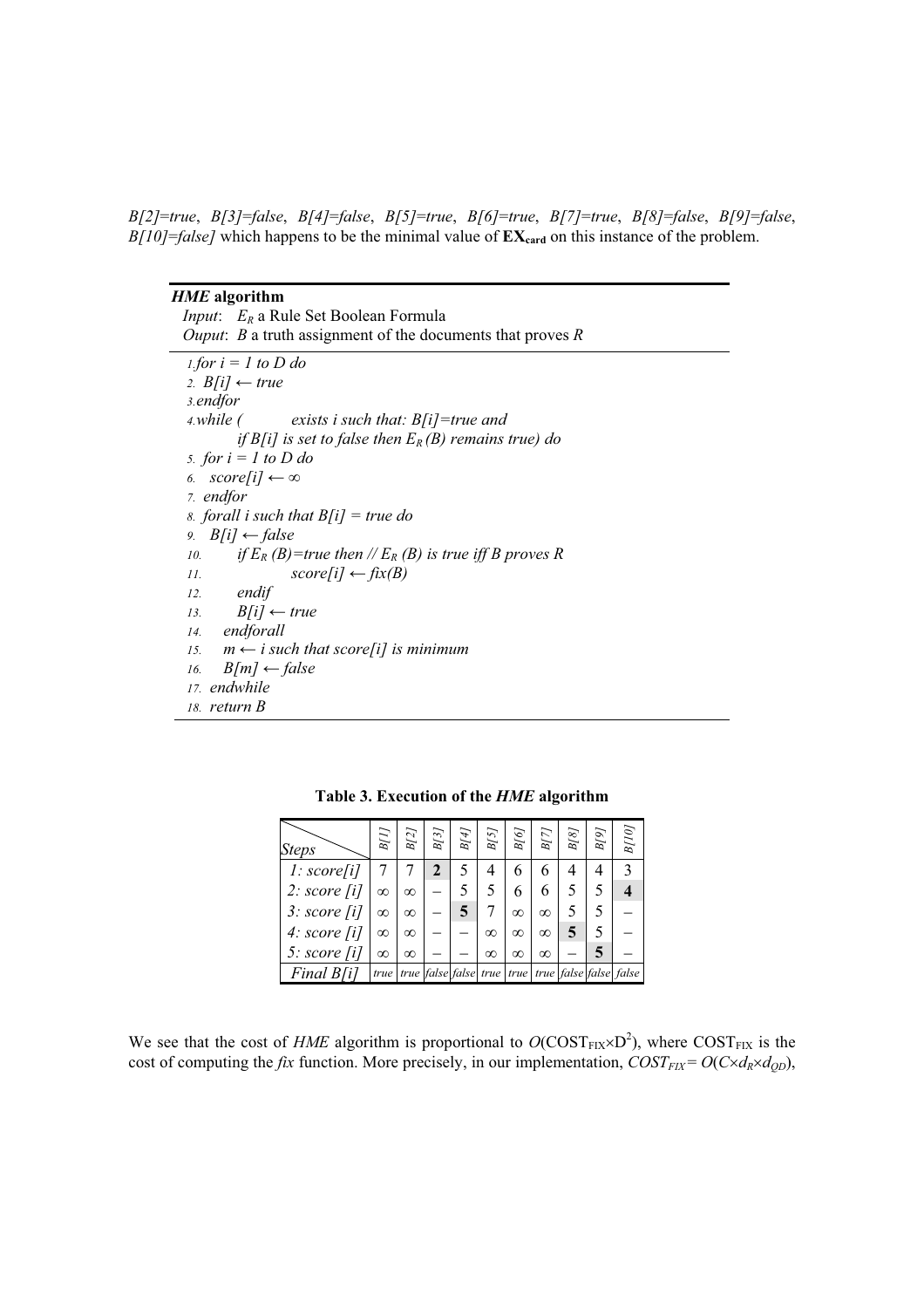where  $d_R$  is the number of atomic rules per collection rule and  $d_{OD}$  is the number of predicates per atomic rule (see Section 5 for more precisions concerning these notations).

The intuition behind the heuristic is to successively get rid of the documents which require keeping the least number of other documents (such that all benefits are preserved) among the remaining ones. This heuristic is particularly relevant when the number of atoms per collection rule is small. Our performance evaluation confirms this scope. Note that if this number increases then *HME* tends towards *RAND*.

We show in Section 5 that the *HME* algorithm provides very good results in terms of quality of approximation, while maintaining reasonable computational complexity. We show in Appendix A that the *HME* algorithm can be easily extended to documents containing predicates of the form *attribute*  $\theta$  *value*, with  $\theta \in \{<, \leq, =, \neq, \geq, >\}.$ 

## **5. EXPERIMENTS**

In this section, we present an experimental validation of our approach. Its objective is twofold: (1) to show that the gain on the exposure metric is significant when using exact algorithms or approximation algorithms; (2) to show that the approach is scalable in the sense that approximation algorithms still achieve good gains when exact algorithms become too costly. We first present the parameters of the experiments. We then provide the results of our experiments and draw the main conclusions. Algorithms, data and BIP model generator code are available<sup>18</sup>.

## **5.1 Experimental Setup**

## *5.1.1 Platform, Metrics and Algorithms*

Experiments were conducted on a HP workstation with 3.1MHz Intel CPU and 8GB RAM running Java1.6 (x64). The *COUENNE* solver was run on the same machine. We consider the algorithms given in Table 4 (details in Section 4).

| <b>COUENNE</b> | Computes the exact solution using the COUENNE<br>solver, within a time limit (2 hours).                 |
|----------------|---------------------------------------------------------------------------------------------------------|
| $RAND^*$       | Selects the best random solution found within a time<br>limit (same execution time as <i>HME</i> ).     |
| $SA*$          | Finds a solution using simulated annealing within a<br>time limit (same execution time as <i>HME</i> ). |
| HME.           | Selects the best solution using an ad-hoc heuristic.                                                    |

#### **Table 4. Algorithms used in the experiments**

The exposure metric that we use is  $EX_{\text{card}}$  as defined in Section 3.1.1 In the figures that follow, we measure the exposure reduction obtained using that metric, representing the percentile reduction of the number of documents exposed compared with classical server-side limited collection techniques

 $\overline{a}$ 

<sup>18</sup> See http://www-smis.inria.fr/~anciaux/MinExp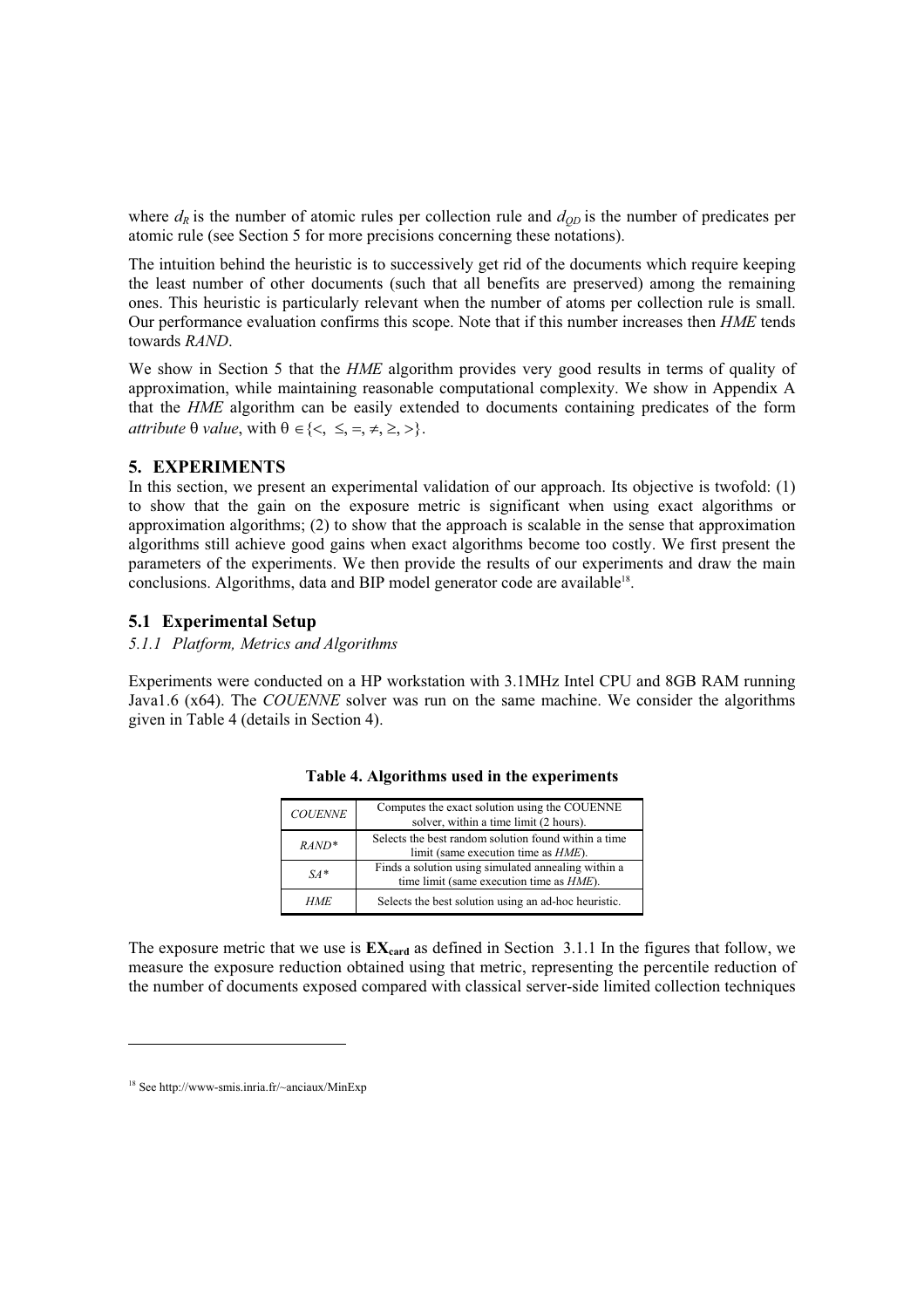(i.e., where *all* the documents involved in the collection rules are exposed). Exposure reduction is denoted *ER* and is computed by:

$$
ER(T_B)=1-EX_{\text{card}}(T_B)/|B|
$$

#### *5.1.2 Synthetic Problem Generator*

Privacy related data sets are inherently scarce to obtain. Thus we chose to build a tunable generator to produce many possible problems (user data and rule sets). To fix the parameters around realistic values, we used the characteristics of real decision trees obtained from [10] in the case of credit risk assessment. These decision trees were extracted from neural networks built on real credit risk datasets. To model the data generated used as input of the algorithms, we introduce a bipartite graph representation. We discuss below its parameters.



**Figure 2. Loan scenario (left) and Bipartite graph (right)** 

We introduce three sets of nodes:  $R = \{r_i\}$  the set of (provable) collection rules where  $r_i$  implies class  $c_i$ ,  $Q = \{q_i\}$  the set of (provable) atomic rules involved in the collection rules and  $D = \{d_i\}$  the set of documents held by the user which can prove all the predicates involved in the rules. We also introduce two sets of edges.  $E_{QR}$  is the set of edges between *Q* and *R*. Each vertex in  $E_{QR}$  is interpreted as the fact that if the atomic rule is *true* (i.e., proven), the collection rule to which it belongs is also *true*.  $E_{OD}$  is the set of edges between *Q* and *D*. Each edge in  $E_{OD}$  is interpreted as the fact that if the document is *false* (i.e., not exposed), the atomic rule to which it belongs is also *false*. We have  $D \cap Q = \emptyset$ ,  $R \cap Q = \emptyset$  and  $R \cap D = \emptyset$ , and we note  $G_{D,Q,R} = (D \cup R, Q, E_{QD} \cup E_{QR})$  which forms a bipartite graph. Our running example is illustrated using the bipartite graph representation in Figure 2.

To define a graph, we need to fix the average out degrees of nodes in  $D$  and  $R$ , noted  $d<sub>D</sub>$  (the average number of atomic rules a document belongs to) and  $d<sub>R</sub>$  (the average number of atomic rules in a collection rule), and the average out degrees of nodes in *Q* towards each subset of partition *D* $\cup$ *R* noted  $d_{OD}$  (the average number of document predicates in an atomic rule) and  $d_{OR}$  (the average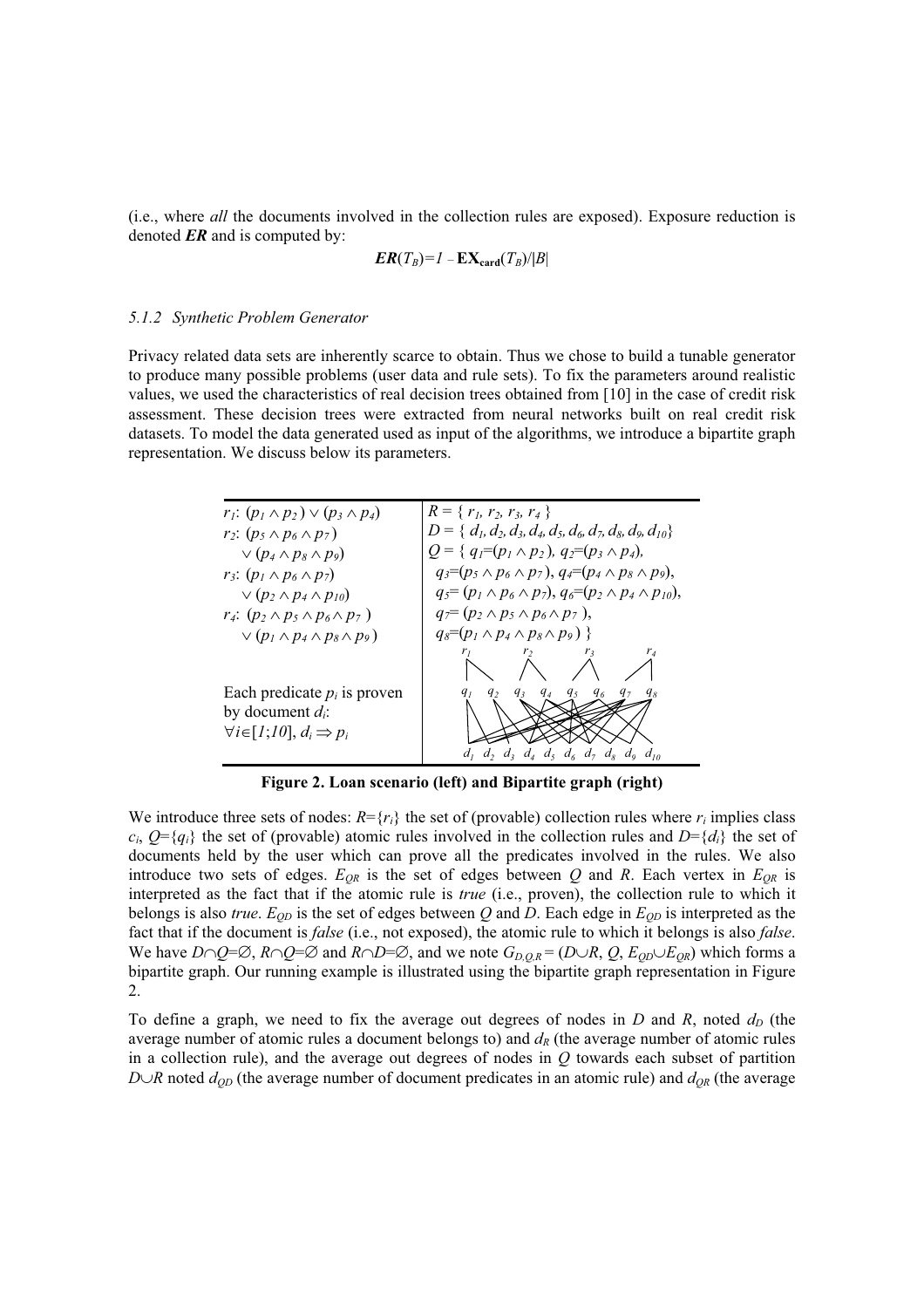number of collection rules an atomic rule leads to). In our representation, we fix  $d_{QR} = 1$ , i.e., an atomic rule leads to only one class. Note that this still captures the case in which two "identical" atomic rules lead to two different classes: those two atomic rules will simply be represented as two different nodes in *Q*, having the same set of document predicates in *D* and leading to different classes in *R*.

Considering our notations, the following relations hold:

- (1)  $|E_{OD}| = |D| \times d_D = |Q| \times d_{OD}$
- (2)  $|E_{OR}| = |Q| = |R| \times d_R$

We see that by fixing the quadruplet  $(|D|, d_D, |R|, d_R)$  we can uniquely determine  $|Q|$  and  $d_{OD}$ . We call such a quadruplet the generator of a dataset. While it would be possible to choose a different quadruplet, we chose these attributes because we feel their semantics are easier to understand. For instance the dataset shown in Figure 2 consists of a set of  $|R|=4$  collection rules, built over  $|O|=8$ atomic rules with a total of  $|D|=10$  different documents, with an average of  $d<sub>D</sub>=2.4$  atomic rules per document and  $d_R = 2$  atomic rules per class. The generator of this dataset is therefore (10, 2.4, 4, 2). Both  $|Q|=8$  and  $d_{OD}=3$  can be computed using equations (1) and (2).

Based on these considerations we can build a dataset generator algorithm. This algorithm takes as input a quadruplet ( $|D|$ ,  $d<sub>D</sub>$ ,  $|R|$ ,  $d<sub>R</sub>$ ). Using these parameters, it constructs *D* and *R*, then deduces *Q* since  $|Q|=|R|\times d_R$ . It constructs  $E_{OD}$  and  $E_{OR}$  by generating the out degrees of nodes based on a given distribution (Gaussian) and randomly picks a value in this distribution. It then insures that all nodes are connected, by switching edges if necessary. The result is a dataset conforming to the generator with a given distribution of out degrees.

#### **5.2 Measurements**

We run three sets of experiments. Based on the real decision trees built in [10], we consider the following topology of the problem in all our experiments: we fix  $d<sub>R</sub> = 4$  (a collection rule is composed of 4 atomic rules in the average) and  $d<sub>D</sub> = 4$  (each document is involved on average in 4 atomic rules) and vary |*D*| and/or |*R*|. Each measure is the average of several repeated experiments to reduce statistical bias (each measure is repeated *100* times except those lasting longer than *1* minute, where we ran them *10* times). The experiments are:

*Experiment 1: increasing documents only***.** We vary the number of documents necessary to prove the predicates involved in the rule set and we fix all other parameters. We consider *10* collection rules. Regarding the input parameters of the data generator, we vary |D| and fix  $|R|=10$ ,  $d<sub>R</sub>=4$  and  $d_D=4$ . *COUENNE* is given a time limit of 2 hours. *RAND\** and  $SA*$  are given processor time equivalent to one execution of *HME* on the same instance. Note that execution time of approximation algorithms is always less than *10* minutes here. Results are presented in Figure 3 (shows the exposure reduction *ER*) and 4 (shows the execution time).

*Experiment 2: increasing collection rules only*. We vary the number of collection rules and we consider 1000 documents, i.e., the fixed parameters are  $|D|=1000$ ,  $d_R=4$  and  $d_D=4$ . In this case, in order to be able to scale |*R*| we need to choose a sufficiently large value for |*D*|. Again, *RAND\** and *SA\** are given the same processor time as one execution of *HME* (always less than *10* minutes). Within *2* hours, *COUENNE* was not able to produce any result. Results are pictured in Figure 5.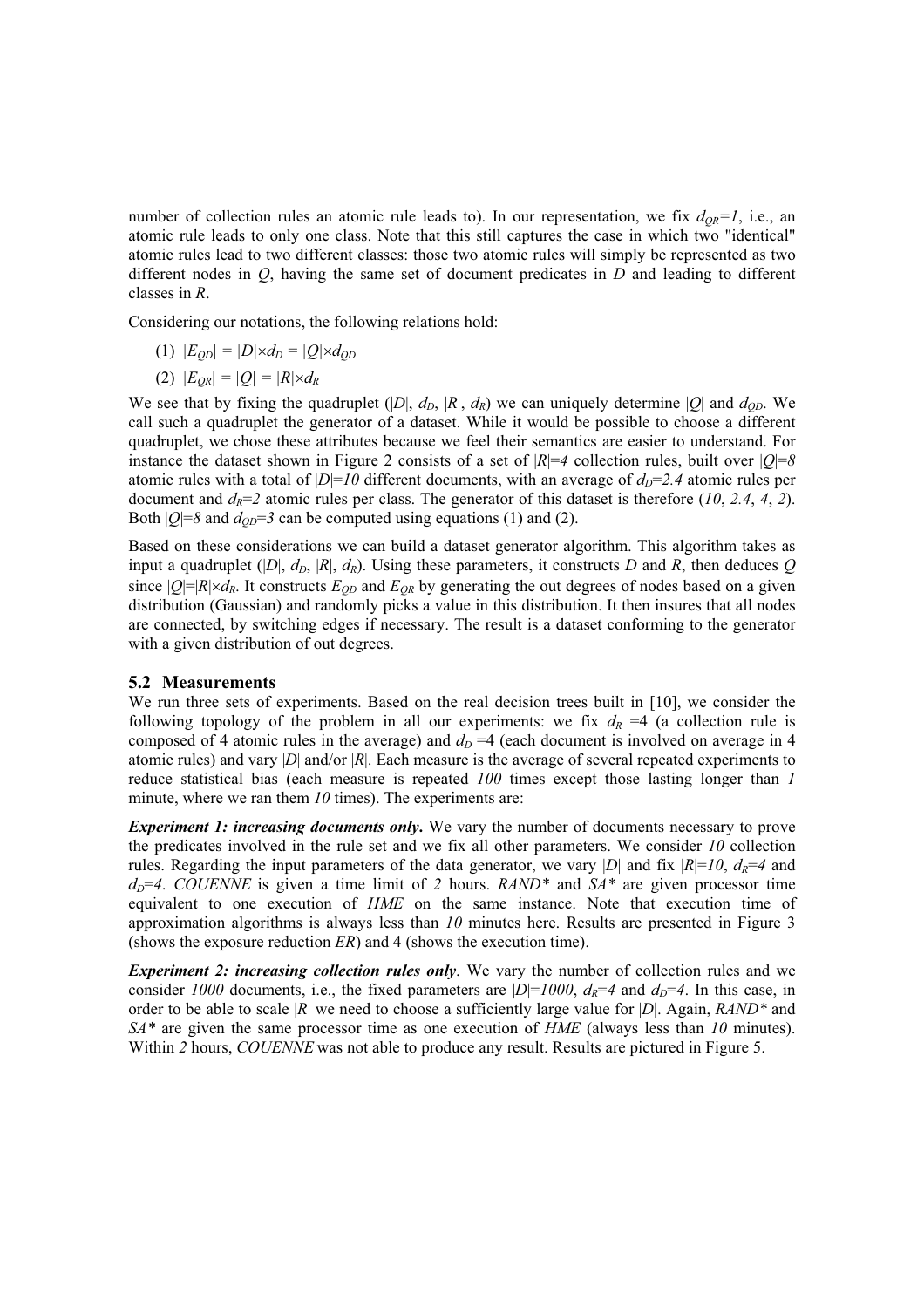

*Experiment 3: increasing documents and collection rules*. We vary the numbers of collection rules and documents, keeping a constant ratio of  $|D|/|R|=4$ . We fix  $d_R=4$  and  $d_D=4$ . This measure shows the behavior of the algorithms when the dataset increases, with a stable problem topology. Figure 6 plots the results.

The main conclusions that we draw from the experiments are:

*The exposure reduction ER is (almost always) important.* The algorithms, depending on the parameters of the problem, enable a reduction of the number of documents to be exposed ranging from *30%* to *80%* compared with traditional implementations of the limited collection principle. In the area of applicability of exact solutions, the reduction is of nearly *70%* on average. Of course, the expected reduction may vary depending on the input dataset, but to give a rough idea of the results that can be expected, the average exposure reduction in all the experiments (considering for each measure the result of the best algorithm) is around *50%*.



**Figure 5. ER varying number of collection rules Figure 6. ER varying number of documents & collection rules** 

*The scope of exact solution is limited.* As expected, *COUENNE* which computes an exact solution consumes far too much time when the size of the problem increases. Within the time limit that was chosen, the result cannot be computed with more than *120* documents in *Experiment 1*, *1* collection rule in *Experiment 2*, and *15* collection rules in *Experiment 3*. Note that giving a time limit bigger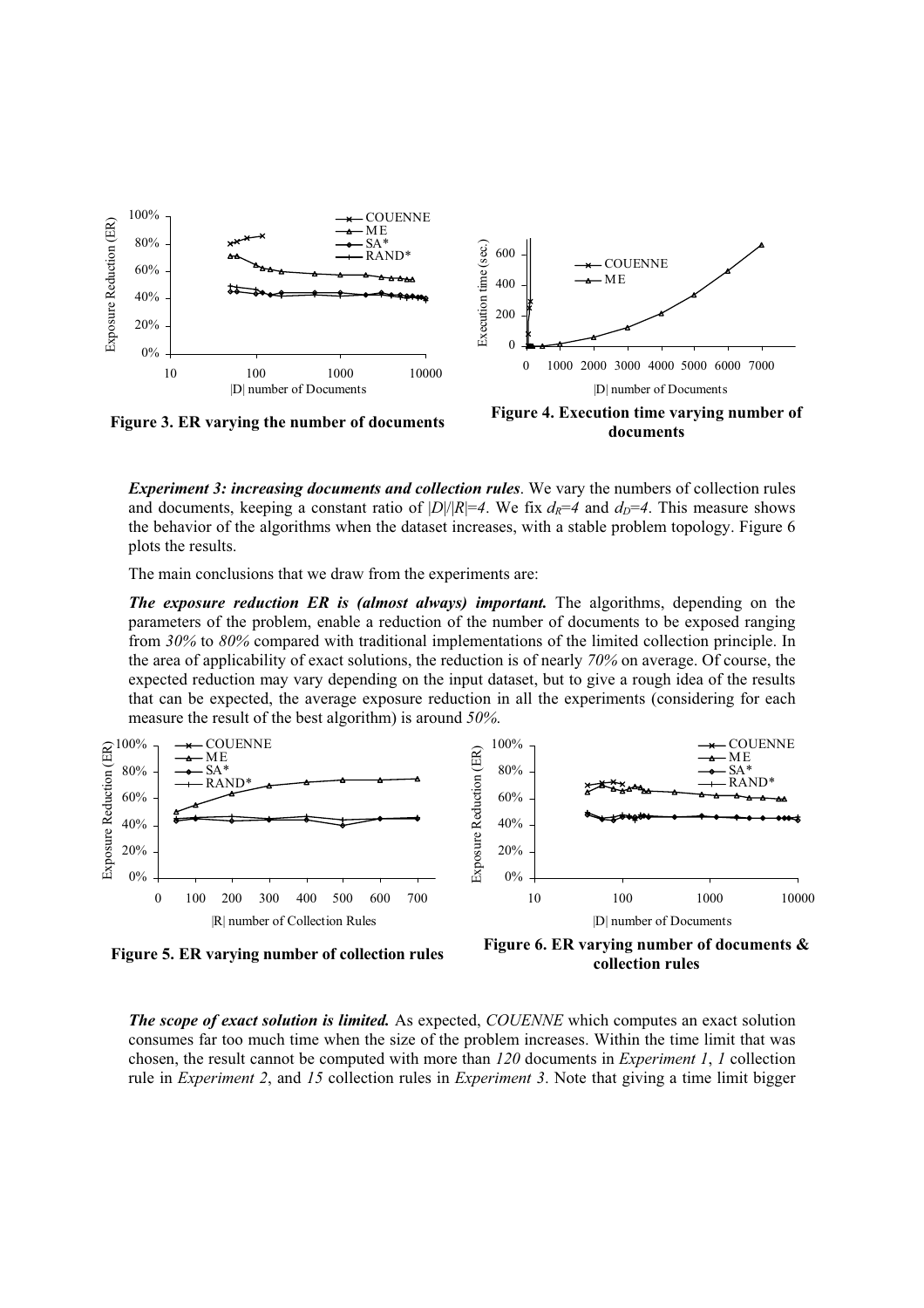than *2* hours would not change much since the execution time grows exponentially with the size of the problem. With *200* documents in *Experiment 1*, and with *2* collection rules in *Experiment 2*, *COUENNE* needs nearly *10* hours. The use of approximation algorithms is therefore unavoidable in order to obtain results for a broad spectrum of parameters.

*HME is the best approximation algorithm.* The exposure reduction obtained using *HME* is higher than those obtained with *RAND\** or *SA\**. Results presented in Figures 3, 5 and 6 show that the *HME* algorithm outperforms the *RAND\** and *SA\** algorithms in this range of parameters, with a significant 10% relative gain.

To conclude, implementing the limited data collection principle using *Minimum Exposure* provides very significant gains in terms of reduction of the exposed documents and is scalable.

## **6. RELATED WORK**

The transposition of legal privacy principles into privacy aware computing systems has fostered many studies during the last decade. Emblematic examples include the P3P Platform for Privacy Preferences [15], the emergence of privacy policy languages like EPAL [9] and Hippocratic databases [3]. P3P transposes the well known *need-to-know* and *consent* principles. Web sites can describe their practices in a machine readable format, which are automatically compared by the web browser to the consent given by the user. While P3P highlights conflicting policies, it offers no means to calibrate the data exposed by a user to a given service. In the last years, many other policy languages have been proposed for different application scenarios, including EPAL [9], XACML [28] and WSPL [7]. For example, WSPL (Web Services Policy Language) aims at describing and controlling various features of web services. To the best of our knowledge, no language has been introduced with limited data collection in mind. But studying possible support of minimum exposure with such languages is part of our future work.

Hippocratic databases [3] are another emblematic example of privacy aware systems. They are inspired by the axiom that databases should be responsible for the privacy preservation of the data they manage. The architecture of a Hippocratic database is based on ten guiding principles derived from privacy laws including limited data collection. However, limited data collection is implemented on server side and by nature falls into the paradox presented in the introduction. Interestingly, open problems associated with *LDC* are mentioned in [3] but left unsolved. The authors point out for example the problem of implementing the limited data collection principle whether attributes are needed (or not) depending on the values of other attributes. Our proposal helps resolving those problems.

Recent privacy studies enhance access control policies to bridge the gap with privacy policies. In particular, obligations are introduced [29], as well as actions to perform after the data has been obtained like notification or removal [8] and purpose binding features [14], [25]. Recently, the widely used RBAC model has been extended to support privacy policies [30]. A natural distinction holds between *ME* and access control. Indeed, in the context of *ME*, potential third parties (a bank or a social organization) are not known in advance, they can potentially be many, and the minimum subset of personal data to expose must be defined according to the claimed benefits and the personal data at disposal (the more documents at disposal, the more alternatives to obtain the desired benefits). This goes far beyond the scope of traditional access control techniques. Existing works closer to our study can be found in the area of credential based access control, where access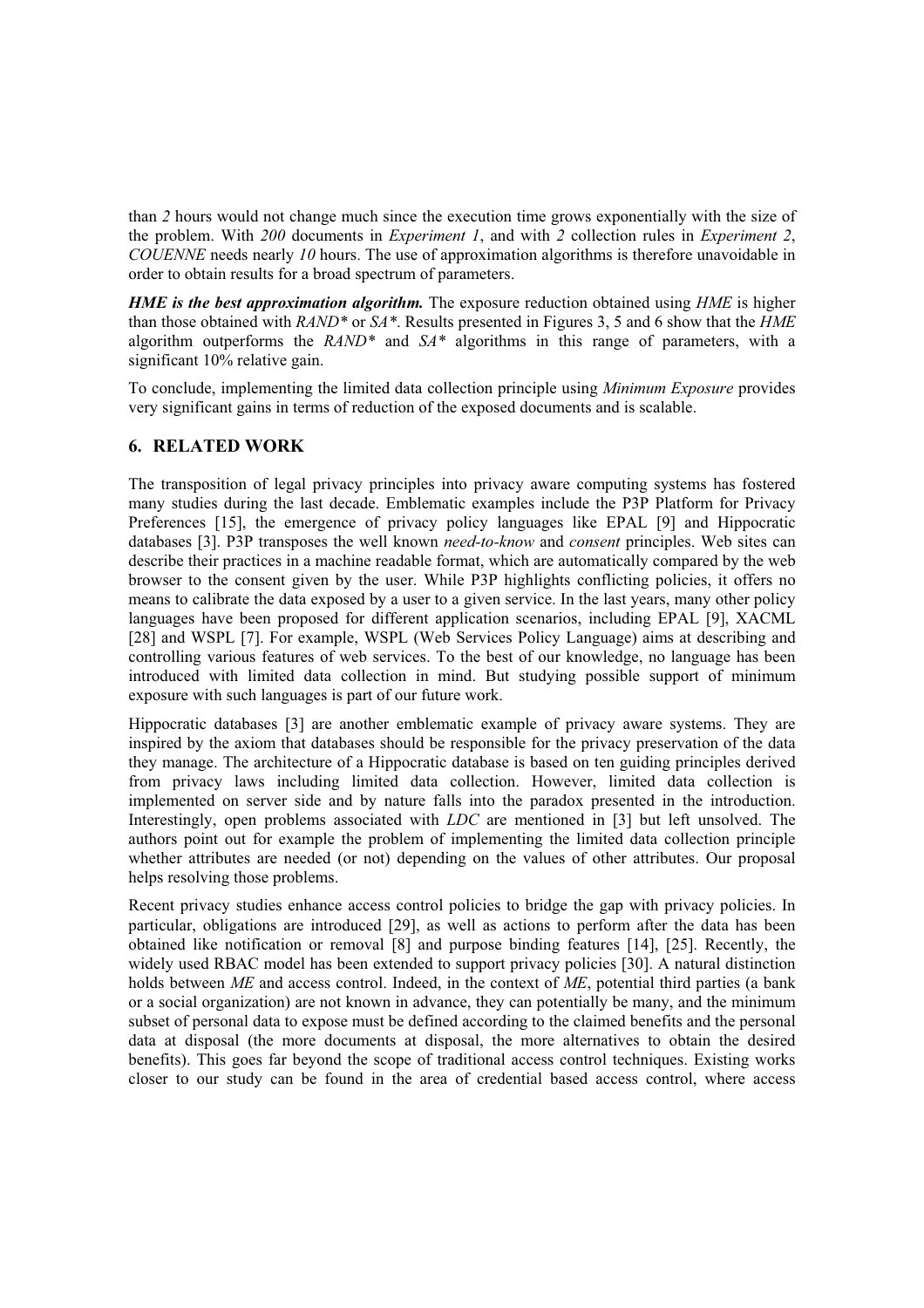decisions are based on the confrontation of an access control policy with a set of credentials. In this area, both the policy and credentials are private, and thus most contributions use secure multiparty computing techniques to reach the decision, and therefore do not scale. A few number of works including [39, 40, 41] in this area can however be considered as following a minimum exposure approach. All those works minimize the privacy leak of a set of personal data items (credentials) while enabling a given decision to be made (the grant or deny access decision). Those contributions can be seen as vanguards in the strict application of the LDC principle for decision making systems. However, the problem and solutions are different for two founding reasons. First, the decision making processes that we consider are more complex than access control. The collection rules in ME can model sets of decision trees classifiers: several dimensions can be considered (e.g., lower credit rate, longer duration, lower cost of insurance, larger portion of 0% loan, etc.) each one potentially impacting the final offer made to the applicant. Second, in our context, the decision making process requires by nature a huge amounts of personal data (e.g., to obtain a loan offer customers are asked to fill in forms with hundreds to thousands fields), while in access control only a few credentials are considered (e.g., up to 35 in [39]). The results of these works can therefore not be used in our context, because they fall short on both the expressivity of the problem, and its scalability requirement.

Works dealing with Privacy Preserving Data Mining (PPDM) also take a different direction than *ME*. Recent PPDM surveys [2], [20] refer neither to *ME* type problems nor to their legal foundation (i.e., the *LDC* principle). Unlike *ME*, techniques protecting individual records with regards to the input of a data mining algorithm [4], [26], turn original data into encrypted or randomly perturbed data, which becomes unverifiable. On the contrary, *ME* preserves the original data and its ability to be verified by a third party (a signature guarantees its integrity and origin). Another aspect of PPDM techniques is that they try to protect sensitive rules (i.e., the output of a data mining algorithm) by removing raw data [1], [37]. However, these techniques *maximize* the information retained in the output data set, so long as the private results remain secret, whereas the goal of *ME* is to *minimize* it. Note that this approach is nevertheless compatible with *ME*. Indeed, the former (PPDM) would remove sensitive data upstream and the latter (*ME*) could minimize the remaining information, thereby guaranteeing maximal privacy.

Privacy Preserving Data Publishing (PPDP) [22] are also closely related to the *ME* problem. Indeed, PPDP focuses on publishing original raw data rather than data mining results or statistics. However, subsequent treatments are not known at the time of data publishing. In *ME*, the knowledge of these treatments is a prerequisite to identify the minimum subset of data to be exposed. Furthermore, PPDP tries to balance privacy gain and data utility, sometimes with difficulties [13], while *ME* preserves the full utility of the data (complete set of due benefits are obtained). Some PPDP techniques like [18], closer to statistical databases can be assimilated to (advanced) access control, where statistical data is exposed without revealing individual values.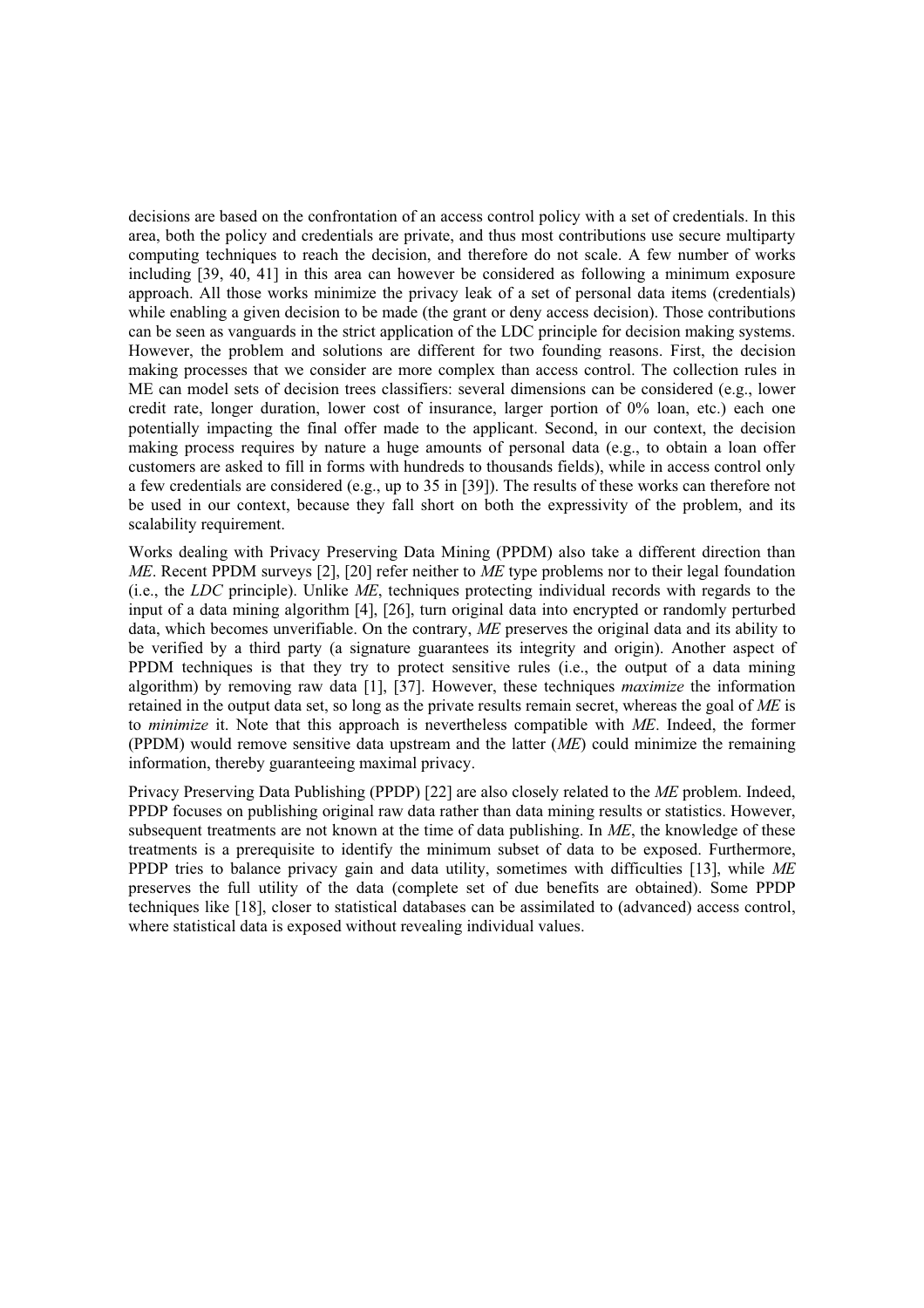## **7. CONCLUSION AND FURTURE WORKS**

In this article, we have introduced the *Minimum Exposure* approach and the related *ME* problem. We have shown how it can be expressed in the form of a Boolean minimum weighted satisfiability problem. We have studied the scope of applicability of general operational research solutions, using a state of the art MINLP solver. For cases where an exact resolution was not applicable, we have proposed several algorithms to compute an approximation of the solution. In all cases, we have shown that the exposure reduction that can be achieved compared with traditional implementations of limited data collection is around 50% in the average. These benefits are not only interesting for the user, whose privacy is less exposed, but also for the service providers who can limit their losses in the event of a data breach.

Our hope is to open a new avenue for interesting applications of the minimal exposure principle introduced in this paper. For example, collective treatments, e.g., data mining tasks or distributed queries, could be addressed to achieve minimal exposure constraints. The result could be computed progressively, each participant would dynamically determine a minimum set of local documents remaining to be delivered in order to compute the final result, given some feedback on intermediate results. The approach proposed in this paper could be used as a first step towards achieving "minimally exposed" global computation.

## **8. REFERENCES**

- [1] Aggarwal, C.C., Pei, J., and Zhang, B. On Privacy Preservation against Adversarial Data Mining. In *Proceedings of ACM SIGKDD*, 2006.
- [2] Aggarwal, C.C., and Yu, P.S. A General Survey of Privacy-Preserving Data Mining Models and Algorithms. *Advances in Database Systems*, *34*, 2008.
- [3] Agrawal, R., Kiernan, J., Srikant, R., and Xu, Y. Hippocratic databases. In *Proceedings of VLDB*, 2002.
- [4] Agrawal, R., and Srikant, R. Privacy-Preserving Data Mining. *ACM Sigmod Record, 29*(2), 2000.
- [5] Alimonti, P., Ausiello, G., Giovaniello, L., and Protasi, M. *On the Complexity of approximating weighted satisfiability problems*. Technical Report, Università di Roma, 1998.
- [6] Allard, T., Anciaux, N., Bouganim, L., Guo, Y., Le Folgoc, L., Nguyen, B., Pucheral, P., Ray, I., Ray, I., and Yin, S. Secure Personal Data Servers: a Vision Paper. In *Proceedings of the VLDB Endowment*, *3*(1)*,* 2010.
- [7] Anderson, A.H. An Introduction to the Web Services Policy Language (WSPL). In *Proceedings of the POLICY Workshop*, 2004.
- [8] Ardagna, C.A., Cremonini, M., De Capitani di Vimercati, S., and Samarati, P. A privacy-aware access control system. *Journal of Computer Security, 16*(4), 2008.
- [9] Ashley, P., Hada, S., Karjoth, G., Powers, C., and Schunter, M. Enterprise privacy authorization language 1.2 (EPAL 1.2). W3C Member Submission, 2003.
- [10] Baesens, B., Setiono, R., Mues, C. and Vanthienen, J. Using neural network rule extraction and decision tables for credit-risk evaluation. *Management Science*, *49*(3), 2003.
- [11] Bazgan, C., and Paschos, V. Th. Differential approximation for optimal satisfiability and related problems. *European Journal of Operational research, 147*(2), 2003.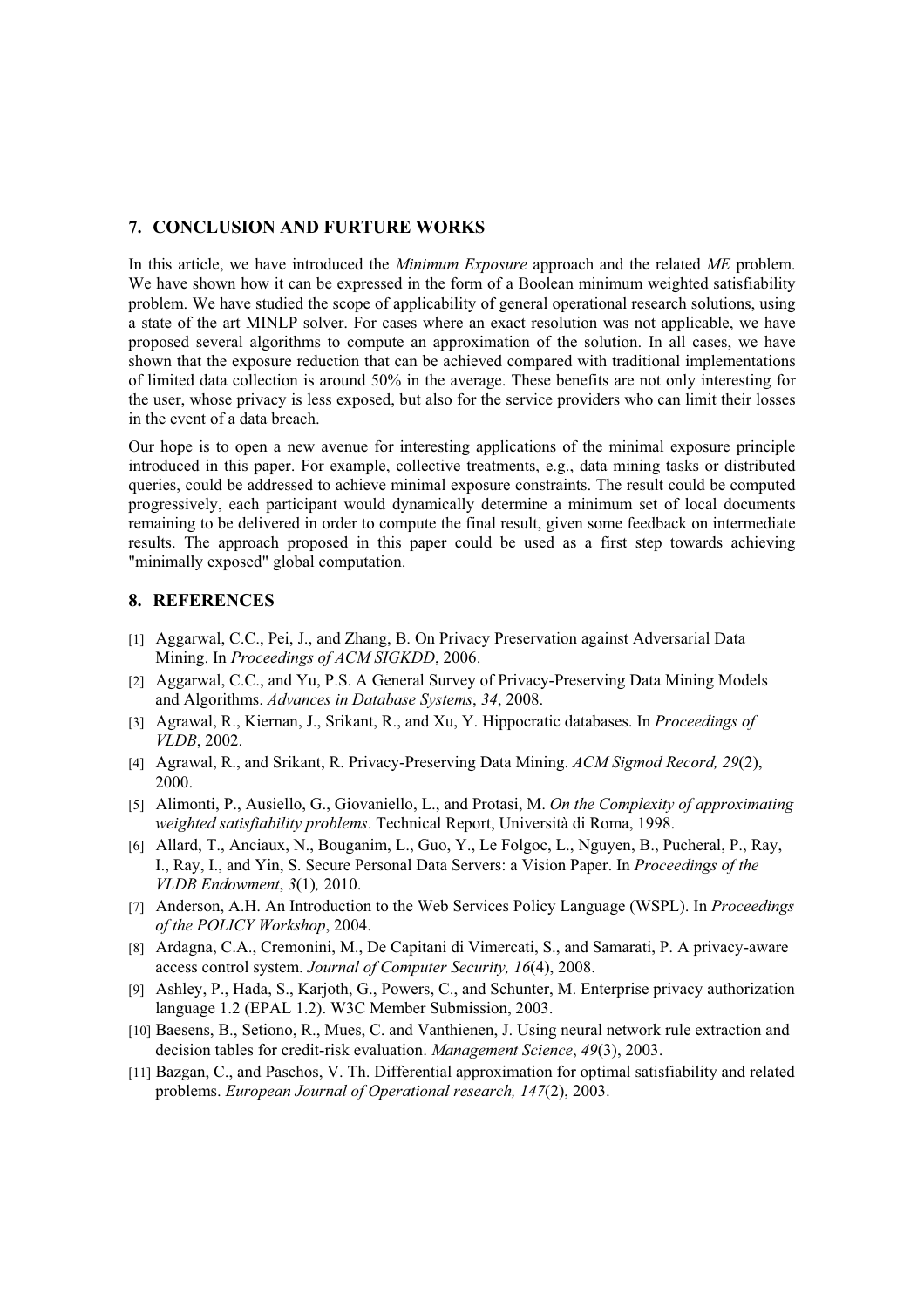- [12] Belotti, P., Lee, J., Liberti, L., Margot, F., and Wachter, A. Branching and bounds tightening techniques for non-convex MINLP. *Optimization Methods and Software, 24*(4-5), 2009.
- [13] Brickell, J., and Shmatikov, V. The cost of privacy: destruction of data-mining utility in anonymized data publishing. In *Proceeding of ACM SIGKDD*, 2008.
- [14] Byun, J.-W., and Li, N. Purpose based access control for privacy protection in relational database systems. *Very Large Data Bases Jounal*, *17*(4), 2008.
- [15] Cranor, L., Langheinrich, M., Marchiori, M., Presler-Marshall, M., and Reagle, J. The Platform for Privacy Preferences 1.0 (P3P1.0) Specification. W3C Recommendation, 2002.
- [16] Crook, J.N., Edelman, D.B., and Thomas, L.C. Recent developments in consumer credit risk assessment. *European Journal of Operational Research*, *183*(3), 2007.
- [17] Directive 95/46/EC of the European Parliament and of the Council of 24 October 1995 on the protection of individuals with regard to the processing of personal data. *Official Journal of the EC*, *23*, 1995.
- [18] Dwork, C., and Lei, J. Differential privacy and robust statistics. In *Proceedings of ACM symposium on Theory of computing*, 2009.
- [19] Escoffier, B., and Paschos, V.Th. Differential approximation of min sat, max sat and related problems. *European Journal of Operational research*, *181*(2), 2007.
- [20] Evfimievski, A., and Grandison, T. *Privacy Perserving Data Mining*. Handbook of Research on Innovations in Database Technologies and Applications: Current and Future Trends, Chapter LVI, 2009.
- [21] Fourer, R., Gay, D.M., and Kernighan, B.W. A Modeling Language for Mathematical Programming. *Management Science*, *36*, 1990.
- [22] Fung, B.C.M., Wang, K., Chen, R., Yu, P. Privacy-Preserving Data Publishing: A Survey on Recent Developments. *ACM Computing Surveys*, *42*(4), 2010.
- [23] Huysmans, J., Baesens, B., Vanthienen, J. Using rule extraction to improve the comprehensibility of predictive models. Open Access publications from Katholieke Universiteit Leuven, 2007.
- [24] Kirkpatrick, S., Gelatt, C.D., and Vecchi, M.P. Optimization by Simulated Annealing. *Science*, *220*(4598), 1983.
- [25] LeFevre, K., Agrawal, R., Ercegovac, V., Ramakrishnan, R., Xu, Y., and DeWitt, D. Disclosure in hippocratic databases. In *Proceedings of VLDB*, 2004.
- [26] Lindell, Y., and Pinkas, B. Privacy Preserving Data Mining. In *Proceedings of Advances in Cryptology*, 2000.
- [27] Mitchell, T. *Machine Learning*. McGraw-Hill, 1997.
- [28] Moses, T. Extensible access control markup language (xacml) version 2.0. Oasis Standard, 2005.
- [29] Ni, Q., Bertino, E., and Lobo, J. An obligation model bridging access control policies and privacy policies. In *Proceedings of ACM SACMAT*, 2008.
- [30] Ni, Q., Bertino, E., Lobo, J., Brodie, C., Karat, C.-M. , Karat, J., and Trombetta, A. Privacyaware role-based access control. *ACM TISSEC*, *13* (3), 2010.
- [31] OECD Guidelines on the Protection of Privacy and Transborder Flows of Personal Data, 23rd Sept. 1980.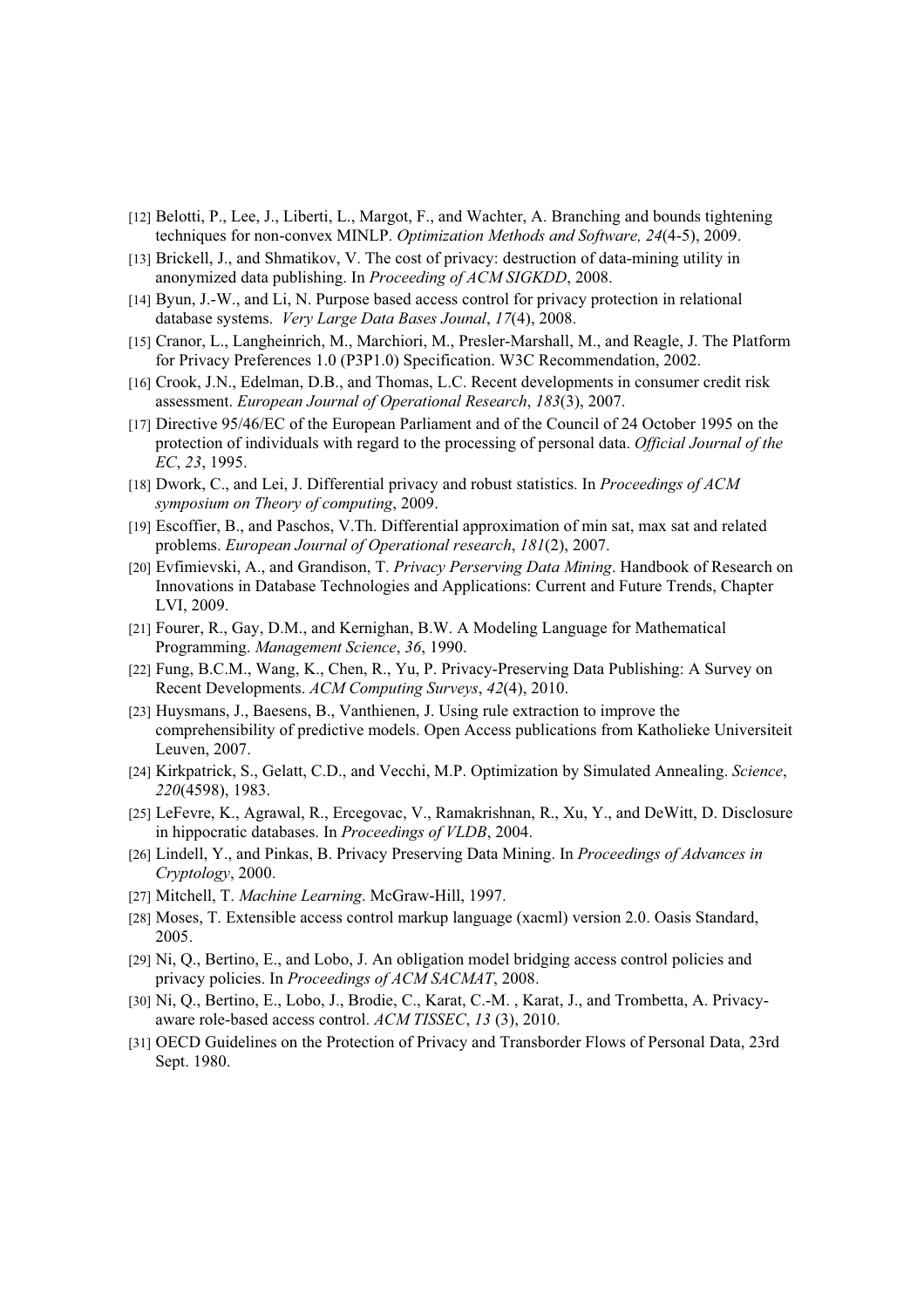- [32] Papadimitriou, C., and Yannakakis, M.. Optimization, approximation and complexity classes. In *Journal of Computer and System Sciences*, *43*, 1991.
- [33] Ponemon Institute, LLC. 2010 Annual Study: U.S. Cost of a Data Breach. 2011.
- [34] Samarati, P. Protecting respondents' identities in microdata release. *IEEE TKDE*, *13*(6), 2001.
- [35] Sweeney, L. k-Anonymity: a model for protecting privacy. *International Journal on Uncertainty, Fuzziness and Knowledge-based Systems*, *10*, 2002.
- [36] US Department of Homeland Security. Privacy Policy Guidance Memorandum, the Fair Information Practice Principles: Framework for Privacy Policy at the Department of Homeland Security. Memorandum N° 2008-01, 2008.
- [37] Verykios, V.S., Elmagarmid, A.K., Bertino, E., Saygin, Y., and Dasseni, E. Association Rule Hiding. *IEEE TKDE*, *16* (4), 2004.
- [38] Xiao, X., Tao, Y. Personalized privacy preservation. In *Proceedings of ACM SIGMOD*, 2006.
- [39] Ardagna, C.A., De Capitani di Vimercati, S., Foresti, S., Paraboschi, S., and Samarati, P. Minimising Disclosure of Client Information in Credential-Based Interactions. Int. Journal of Information Privacy, Security and Integrity, 1(2/3), to appear in 2012.
- [40] Chen, W., Clarke, L., Kurose, J., and Towsley, D.. Optimizing cost-sensitive trust-negotiation protocols. IEEE Computer and Communications Societies (INFOCOM), 2005.
- [41] Yao, D., Frikken, K.B., Atallah, M.J., and Tamassia, R. Private information: To reveal or not to reveal. In ACM TISSEC, 12(1), 2008.

## **APPENDIX A: PROBLEM EXTENSION**

The results presented in this article can be extended to the cases where users official documents are composed of sets of predicates  $a\theta v$  where  $\theta \in \{ =, <, >, \leq, \geq \}$ . This means the same attribute may potentially be contained in distinct documents (e.g., *doca*: *salary>\$1.000* and *docb*: *salary>\$2.000*). This means that there is no longer just one document that can prove a given predicate, and therefore there is no longer and equivalence between computing the solution to *ME* and the truth value of the Rule Set Boolean Formula as described in Section 3.1. Instead, a more complex formula *E'R* must be computed, where each rule is replaced by the *disjunction* of the Boolean variables representing the multiple documents proving it:

PROBLEM 3. *Multi-proof Boolean Minimum Exposure (MPME)* 

Given a rule set *R*,  $data_u = \{doc_i\}$  a set of *q* signed documents that proves *R*, *B* a set of Boolean variables  $B = \{b_1, ..., b_q\}$  such that  $b_i$ =*true*  $\Leftrightarrow doc_i$  is exposed,  $E'_R = \land_j(\lor_k(\land_m(\lor_q b_{j,k,m,t})))$  where  $\forall j, k, m, t$  $b_{j,k,m,t} \in B$ , and the exposure function  $EX^2$ , *data<sub>u</sub>* is *n-exposable* with regards to *R* if and only if there exists a truth assignment  $T_B$  of *B* such that  $EX^{\bullet}(T_B) \leq n$  and *E'<sub>R</sub>* is *true*.

In what follows, we consider the related *MPME* optimization problem whose goal is to minimize *n*. It is straightforward that *ME* is reducible to *MPME*, since it is a special case of *MPME* where  $\forall j, k, m$ *t=*1. Therefore, the hardness results of COROLLARY 1 and 2 also hold for PROBLEM 3.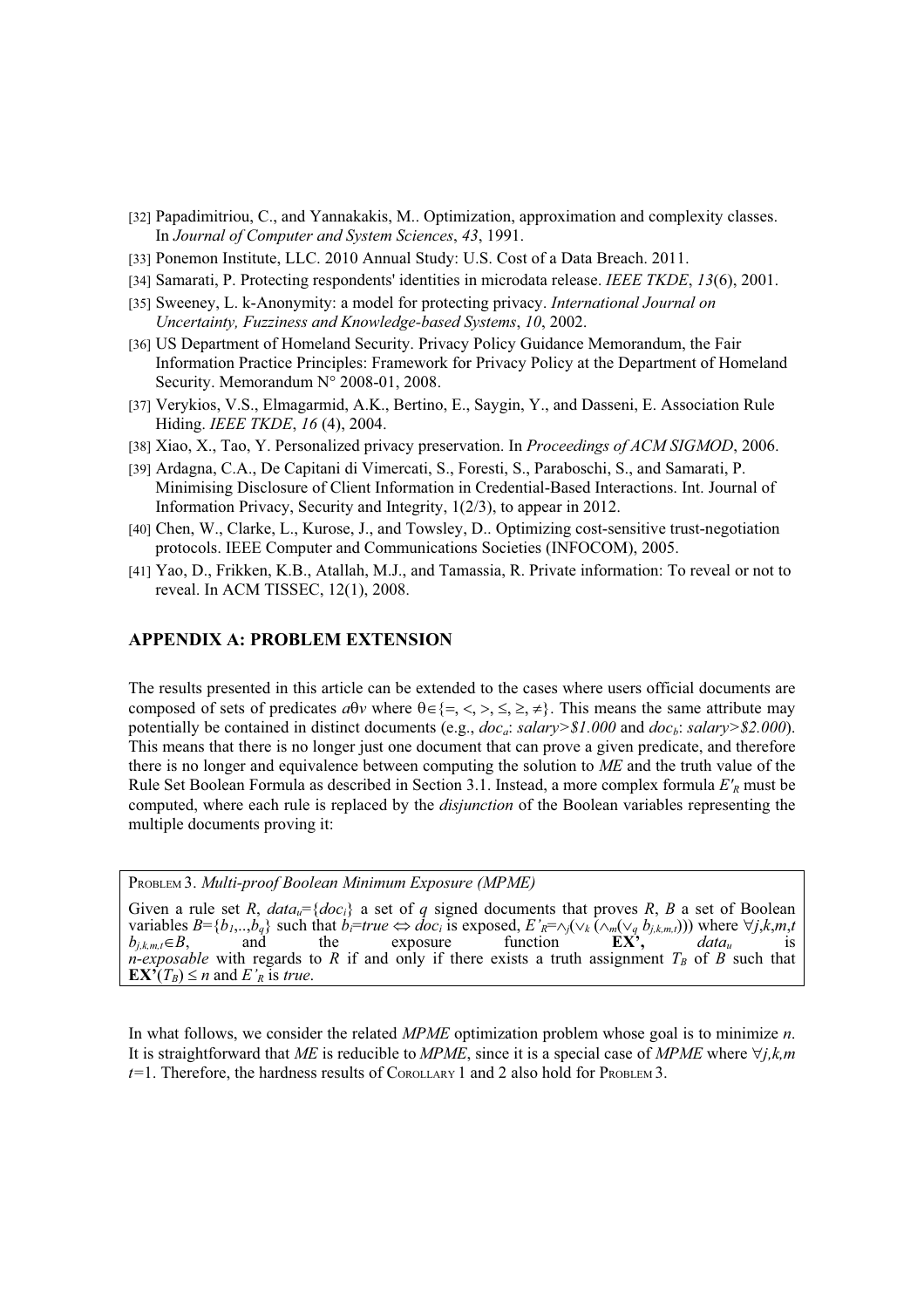Let us stress that if the user documents *uniquely prove* the rule set, then PROBLEM 1 and PROBLEM 3 are equivalent  $(t \text{ can only take value 1})$ . In general, this will not be the case and PROBLEM 3 will have to be solved, which is at least as hard as PROBLEM 1. We show next that both problems can be solved in a similar way.

Roughly speaking, this simply requires adapting the  $EX_{\text{card}}$  function to take into account the fact that, e.g., *salary>\$50.000* is less costly if a breach occurs than *salary=\$61.000*, and choosing for each predicate the document with lowest cost. To this end, we introduce  $EX_{PRED}$ , a function computing the cost of a given predicate  $p = a\theta v$ , where  $dom(a)$  is finite:

if 
$$
\theta \in \{\equiv\}
$$
: 
$$
\mathbf{EX}_{\text{PRED}}(p) = 1
$$
  
And if  $\theta \in \{\leq, >, \leq, \geq, \neq\}$ :  

$$
\mathbf{EX}_{\text{PRED}}(a\theta v) = 1 - |\{\text{x} \in \text{dom}(a): x\theta v\}| / |\text{dom}(a)|
$$

and **EX'card** a function computing the exposure of a set of predicates on the *published attributes* of *A* by summing the maximum value of their exposure:

**EX'**<sub>card</sub> (*B*)=
$$
\Sigma
$$
<sub>*a epublished attributes*</sub> MAX <sub>*p* = *a* $\theta$ <sub>*v*</sub> (**EX**<sub>**PRED**</sub> (*p*))</sub>

By using  $EX_{\text{card}}$  as objective function and by choosing for each  $p_i$  the single document  $doc_{i,k,m}$ minimizing **EX'card** that proves it (obviously we disregard two identical documents), each predicate in the rule set can be replaced by the *unique* document predicate minimizing  $EX'_{\text{card}}$  and therefore a solution to the *MPME* problem can be computed by solving PROBLEM 1. We show next how the *HME* algorithm runs with  $EX_{\text{card}}$  instead of  $EX_{\text{card}}$ .

The idea is to change the  $fix()$  function to use  $EX_{PRED}$  and  $EX_{card}$ : the function now computes a minimum bound on the value of **EX'card** if a document is not sent. In this example, we suppose that the problem involves three different predicates on salary. The new predicates are  $p_{11}$ : *salary >\$10.000*, *p12*: *salary>\$20.000*, *p13*: *salary>\$30.000*. The rule set is as follows:

$$
r_1: (p_{11} \wedge p_2) \vee (p_3 \wedge p_4) \Rightarrow c_1
$$
  
\n
$$
r_2: (p_5 \wedge p_6 \wedge p_7) \vee (p_4 \wedge p_8 \wedge p_9) \Rightarrow c_2
$$
  
\n
$$
r_3: (p_{12} \wedge p_6 \wedge p_7) \vee (p_2 \wedge p_4 \wedge p_{10}) \Rightarrow c_3
$$
  
\n
$$
r_4: (p_2 \wedge p_5 \wedge p_6 \wedge p_7) \vee (p_{13} \wedge p_4 \wedge p_8 \wedge p_9) \Rightarrow c_4
$$

In order to compute  $EX_{PRED}$ , we suppose for instance that a salary is in the domain [0; 100.000]. Therefore,  $\mathbf{EX}_{\mathbf{PRED}}(p_{11}) = 0.3$ ,  $\mathbf{EX}_{\mathbf{PRED}}(p_{12}) = 0.2$  and  $\mathbf{EX}_{\mathbf{PRED}}(p_{13}) = 0.1$ . For all other predicates p, **EX**<sub>PRED</sub> $(p)=1$ . Also note that since  $p_{13} \Rightarrow p_{12}$  and  $p_{13} \Rightarrow p_{11}$  setting  $p_{13}$  to *false* means that setting  $p_{11}$  to *false* while leaving *p13* to *true* will provide no breach cost improvement, since this information can be inferred. However, *p13* can be set to *false* while *p11* and *p12* could remain *true*, which would provide the exposure gain  $\mathbf{EX}_{\text{PRED}}(p_{11})-\mathbf{EX}_{\text{PRED}}(p_{12})=0.1$ . Concerning the *fix()* function note that removing  $p_{13}$  only fixes predicates  $p_2$ ,  $p_5$ ,  $p_6$ , and  $p_7$ .

In Table 5, we show an execution of the *HME* algorithm computing *fix( )* for each step. The result is  $T_B=[p_{11}:true, p_{12}:true, p_{13}:false, p_{2}:true, p_{3}:false, p_{4}:false, p_{5}:true, p_{6}:true, p_{7}:true, p_{8}:false, p_{9}:false, p_{1}:true, p_{1}:true, p_{1}:true, p_{1}:true, p_{1}:true, p_{1}:true, p_{2}:true, p_{2}:true, p_{3}:true, p_{4}:true, p_{5}:true, p_{6}:true, p_{7}:true, p_{8}:true, p_{9}:false, p_{1}:true, p_{1}:true, p_{1}:true, p_{1}:true, p_{1}:true, p_{1}:true, p_{2}:true, p_{2}:true, p_{1}:true, p_{2}:$  $p_{10}$ :*false*], and the value of  $EX_{\text{card}}(T_B)=4.2$ . Compared to the example presented in Table 2, the same truth assignment was found for predicates  $p_2$  through  $p_{10}$  and the algorithm was also able to set  $p_{13}$  to *false*, while keeping  $p_{12}$  and  $p_{11}$  *true*, thus slightly reducing data exposure: instead of exposing *salary*=*\$35.000* the user will expose *salary*>*\$20.000*.